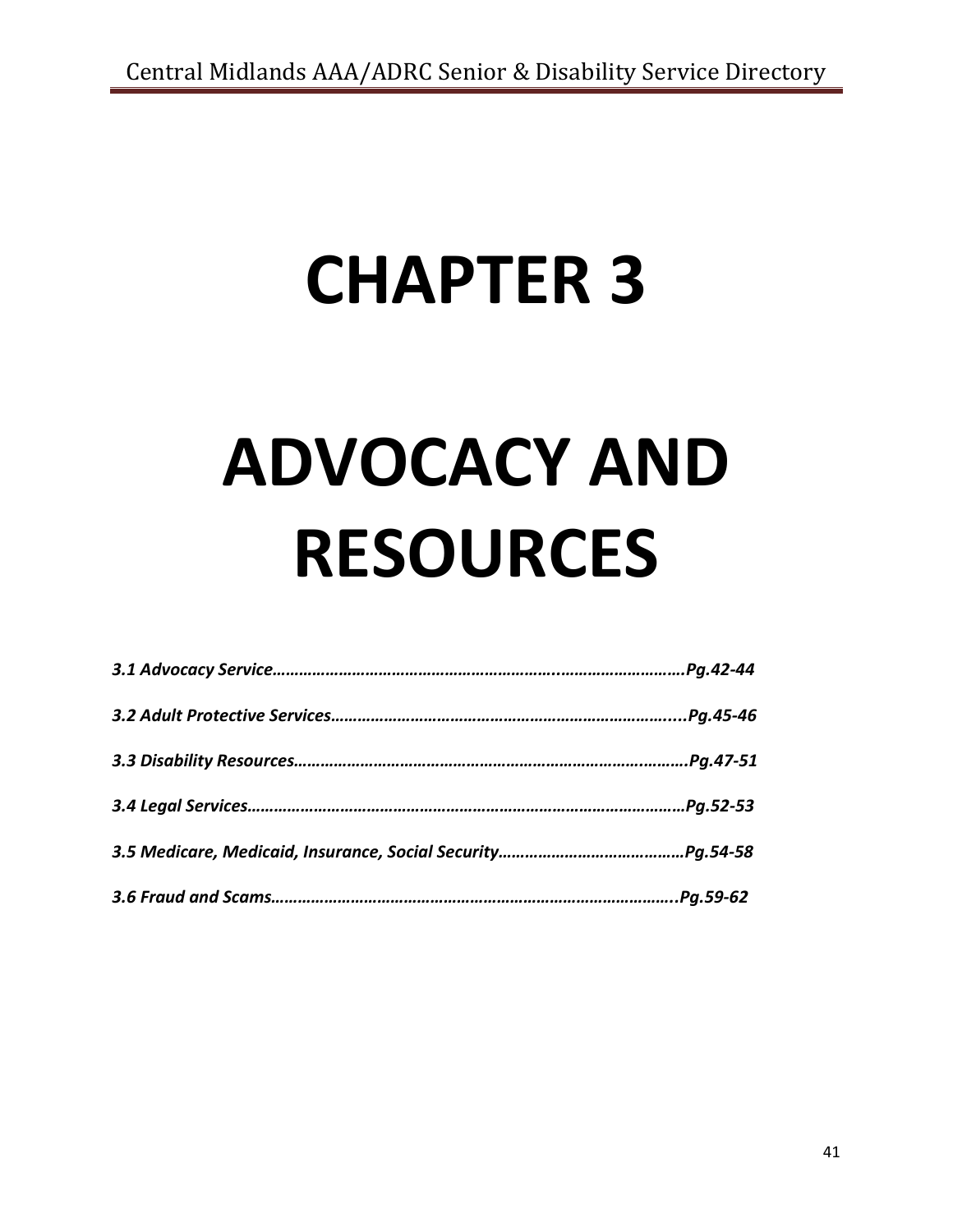## **3.1 Advocacy Service**

## **Able South Carolina**

136 Stonemark Lane Suite 100 Columbia, SC 29210 Tel: 803-779-5121 or Toll Free: 800-681-6805 TTY: 803-779-0949

## [www.able-sc.org](http://www.able-sc.org/)

Able SC is a Center for Independent Living (CIL), an organization not about "helping" people with disabilities, but built on the central concept of self-empowerment. It is a consumercontrolled, community-based, cross disability nonprofit that provides an array of independent living services.

#### **Central Midlands Long-Term Care Ombudsman Program**

236 Stoneridge Drive Columbia, SC 29210 Tel: 803-376-5389 or Toll Free: 1-800-391-1185 Fax: 803-253-7542

#### [www.cmcog.org](http://www.cmcog.org/)

The regional ombudsman receives calls and investigates complaints related to residents in longterm care facilities. Complaints range from abuse, neglect and exploitation to quality of care issues.

## **SC Client Assistance Program (S.C. Office of the Governor)**

Edgar A. Brown Building 1205 Pendleton Street Columbia, SC 29201

Tel: 803-734-0285 or Toll Free: 1-800-868-0040

Fax: 803-734-0546

E-Mail: [cap@oepp.sc.gov](mailto:cap@oepp.sc.gov) , website: [www.cap.sc.gov](http://www.cap.sc.gov/)

The Client Assistance Program (CAP) is the federally mandated program that advocates for persons with disabilities in South Carolina who are seeking or receiving services through the Vocational Rehabilitation Department (VR), Commission for the Blind (CB), and all Independent Living Programs (IL) and projects funded under the Rehabilitation Act of 1973, as amended. CAP assists consumers with questions regarding the Americans with Disabilities Act, Title I.

## **Protection & Advocacy System for People with Disabilities, Inc.**

3710 Landmark Drive Suite 208 Columbia, SC 29204 Tel: 803-782-0639 or Toll Free: 1-866-275-7273 TTY: 1-866-232-4525

E-Mail: [info@pandasc.org](mailto:info@pandasc.org) , website[: www.pandasc.org](http://www.pandasc.org/)

Since 1977 P&A has been an independent, statewide, non-profit corporation that protects and advances the legal rights of people with disabilities. Under annual priorities set by a volunteer Board of Directors, P&A investigates reports of abuse and neglect and advocates for disability rights in areas such as health care, education, employment and housing. P&A serves people of all ages and disabilities. P&A does not charge for its services.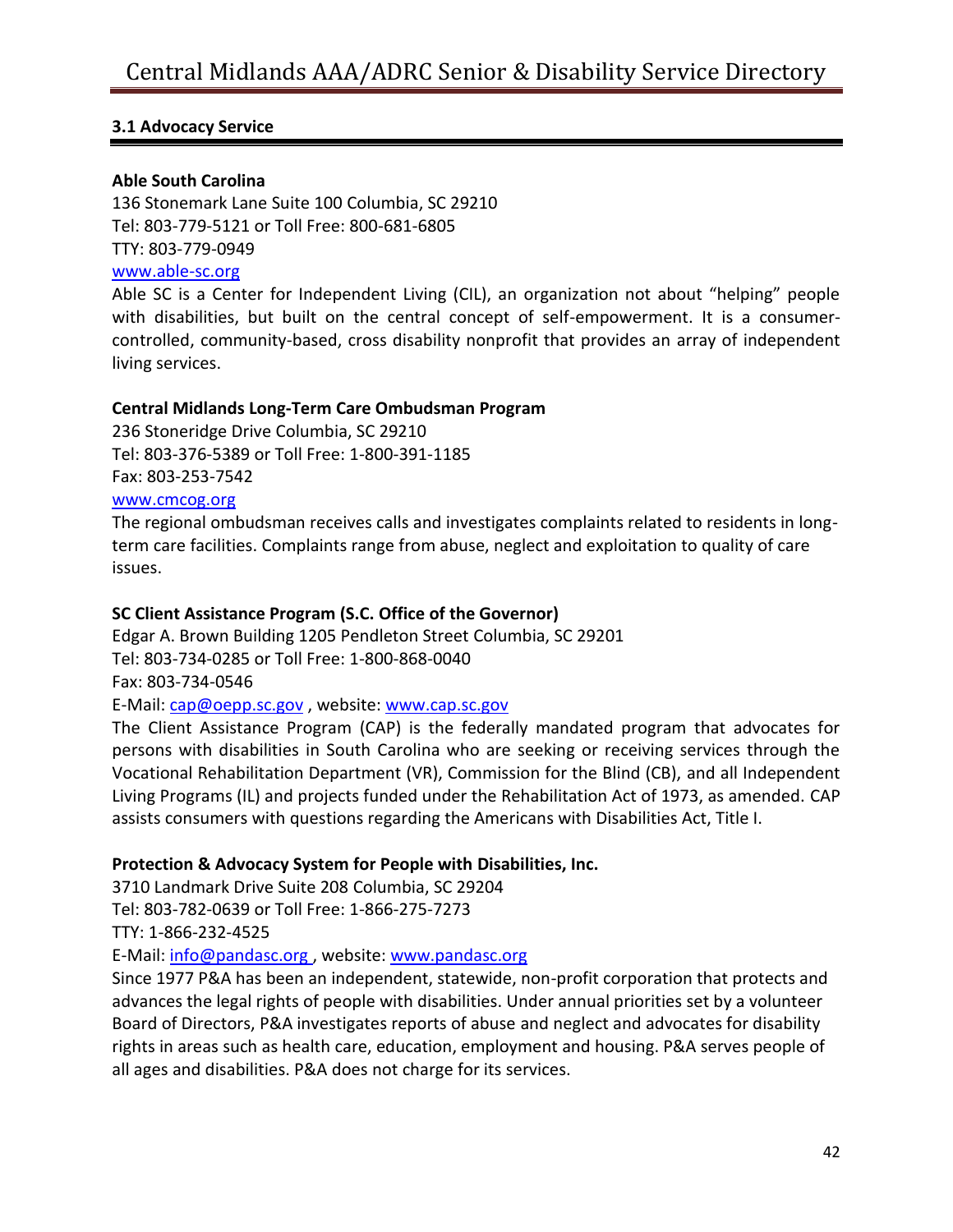## **3.1 Advocacy Service**

## **SC Association of the Deaf**

437 Center Street West Columbia, SC 29169 Tel: 803-794-3175 TTY: 803-794-7059 or VP: 803-403-9255 Fax: 803-794-4420 E-Mail: [info@scadservices.org,](mailto:info@scadservices.org) website: [www.scadservices.org](http://www.scadservices.org/)

The South Carolina Association of the Deaf, Inc. (SCAD) is a statewide organization working with and for the Deaf and Hard of Hearing people in South Carolina. SCAD is the South Carolina affiliate of the National Association of the Deaf (NAD) and focuses on promoting equal treatment toward deaf and hard of hearing citizens in education, employment, legislation, healthcare, and other fields pertaining to the Deaf and Hard of Hearing citizens of South Carolina.

#### **SC Autism Society**

806 12<sup>th</sup> Street West Columbia, SC 29169 Tel: 803-750-6988 or Toll Free: 1-800-438-4790 Fax: 803-750-8121

#### [www.scautism.org](http://www.scautism.org/)

We have worked with families and legislators to generate funding for programs and develop new programs like the Pervasive Developmental Disorder Program, and Ryan's Law. We have also been working with the State Department of Education to update the eligibility criteria under the autism category to include the full spectrum.

## **SC Crime Victim's Ombudsman (CVO)**

Wade Hampton Building 1200 Senate Street Columbia, SC 29201 Mailing Address: 1205 Pendleton Street Columbia, SC 29201 Tel: 803-734-0357 or Toll Free: 1-888-238-0697 Fax: 803-734-1428

E-Mail: [cvo@admin.sc.gov,](mailto:cvo@admin.sc.gov) website: [www.cvo.sc.gov](http://www.cvo.sc.gov/)

The mission of the Office of the Crime Victims' Ombudsman (CVO) is to ensure that the South Carolina Criminal Justice System and its victim service organizations serve victims of crime justly, equitably and fairly. Additionally, the CVO through its Office of Victim Services Education and Certification (OVSEC) provides oversight of training, education and certification for victim service providers.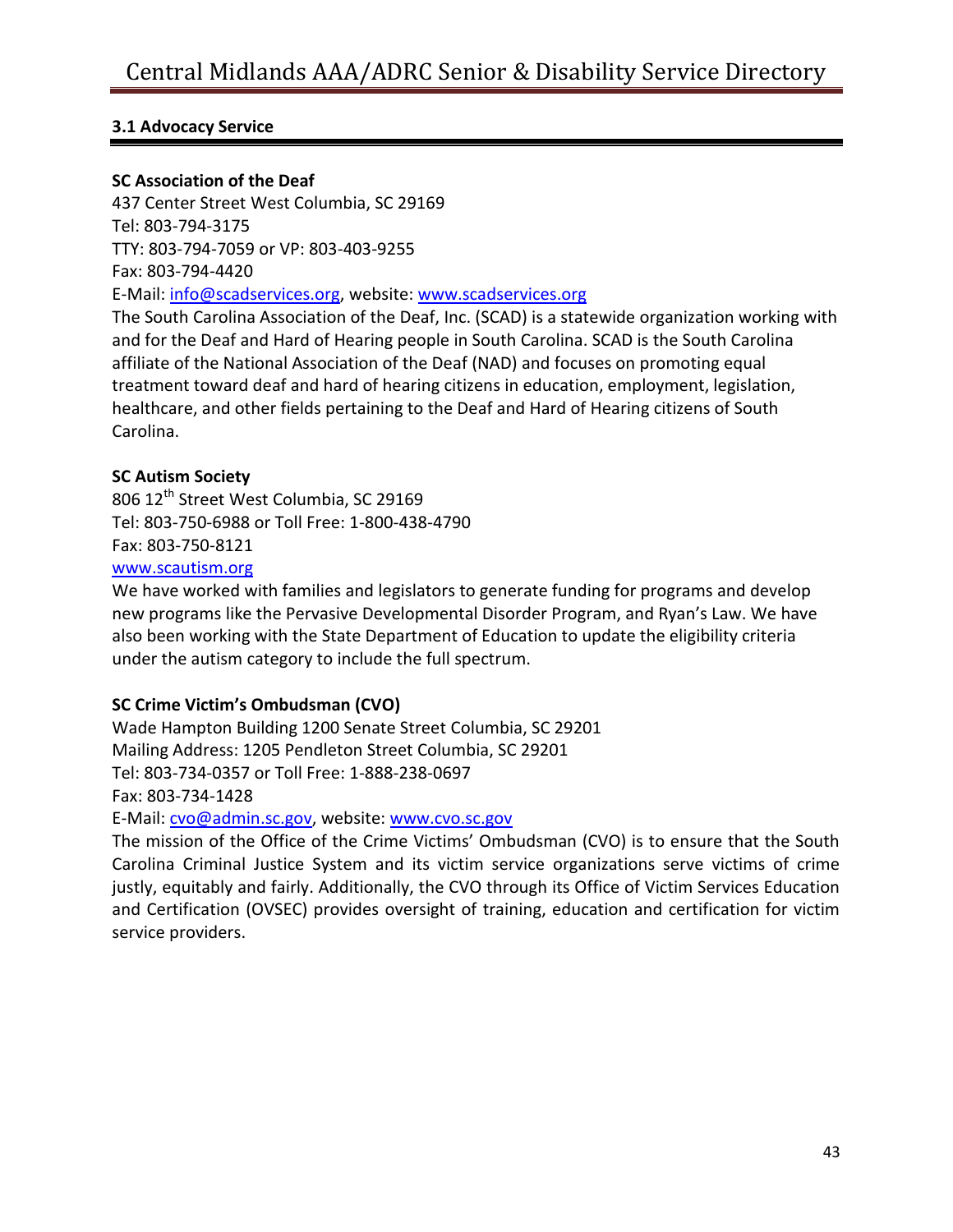## **3.1 Advocacy Service**

## **SC Human Affairs Commission**

**To Report Age Discrimination** 1026 Sumter Street Columbia, SC 29201 Tel: 803-737-7800 or Toll Free: 1-800-521-0725 TDD: 803-253-4152 Fax: 803-737-7835 E-Mail: [information@schac.sc.gov,](mailto:information@schac.sc.gov) website[: www.schac.sc.gov](http://www.schac.sc.gov/)

The Mission of the South Carolina Human Affairs Commission is to eliminate and prevent unlawful discrimination in: employment on the basis of race, color, national origin, religion, sex, age, and disability; housing on the basis of race, color, national origin, religion, sex, familial status, and disability; and public accommodations on the basis of race, color, national origin, and religion.

#### **SC Victim Assistance Network**

1900 Broad River Road, PO Box 212863 Columbia, SC 29221 Tel: 803-750-1200 or Toll Free: 1-888-852-1900 Fax: 1-866-473-1272

#### [www.scvan.org](http://www.scvan.org/)

To provide support services for victims of crime and to prevent future crimes through advocacy, education, public awareness, and technical assistance.

## **U.S. Department of Justice**

#### **To Report a Crime: FBI – Columbia Division**

151 Westpark Blvd Columbia, SC 29210-3857 Tel: 803-551-4200 Fax: 803-551-4324 Submit a Tip: [www.tips.fbi.gov](http://www.tips.fbi.gov/)

#### **Civil Rights Division**

Office of the Assistant Attorney General 950 Pennsylvania Ave NW Washington, DC 20530-0001 Tel: 202-514-4609 TTY: 202-514-0716 [www.justice.gov](http://www.justice.gov/)

The mission of the Criminal Division is to serve the public interest through the enforcement of criminal statutes in a vigorous, fair, and effective manner; and to exercise general supervision over the enforcement of all federal criminal laws, with the exception of those statutes specifically assigned to the Antitrust, Civil Rights, Environment and Natural Resources, or Tax Divisions.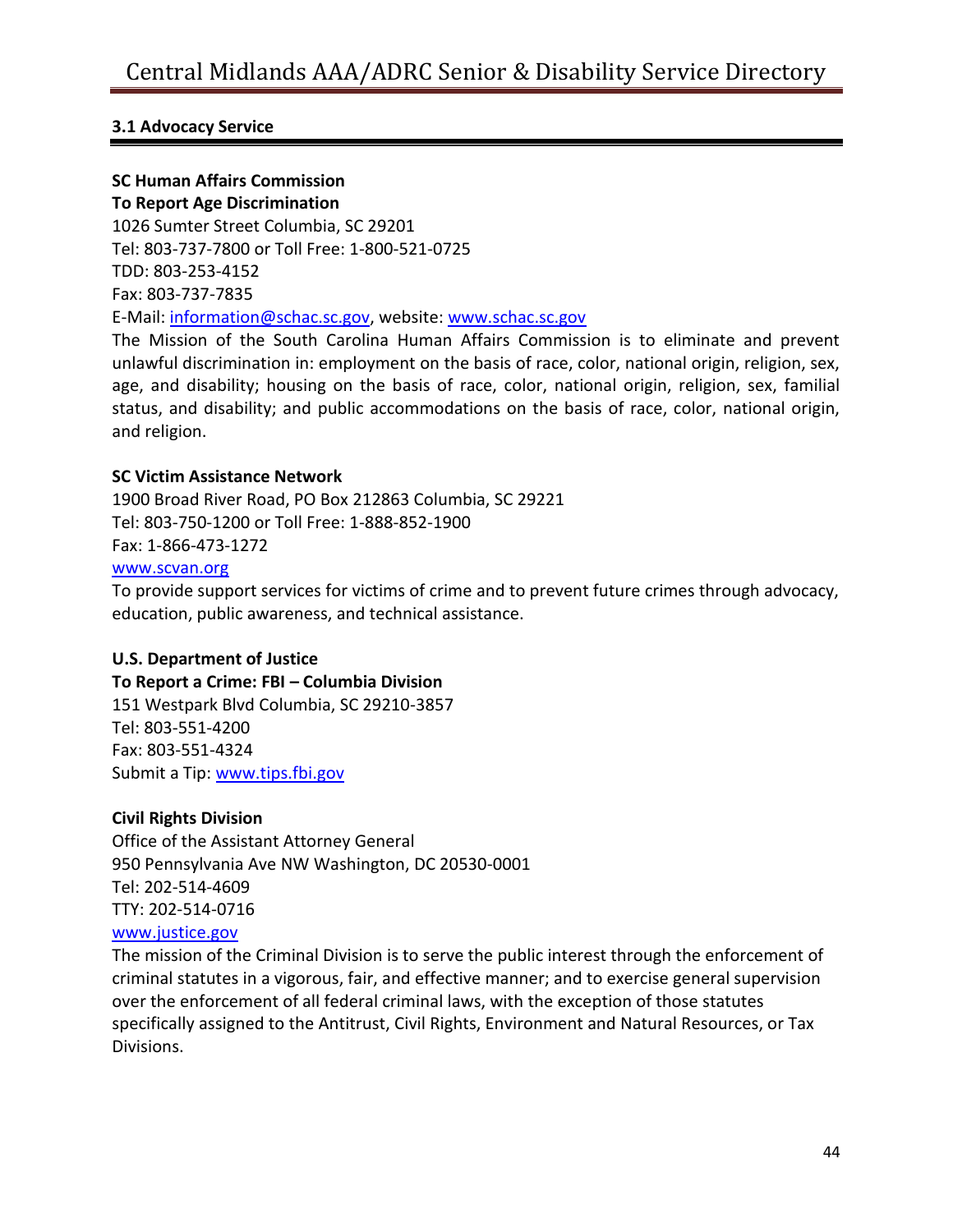## **3.2 Adult Protective Services**

#### **What is Adult Protective Services?**

A vulnerable adult is a person eighteen years or older who has a physical condition or mental condition which substantially impairs the person for his/her own care or protection. This includes impairments due to infirmities of aging including, but not limited to, organic brain damage, advance age, and physical, mental or emotional dysfunctional. Legal competency is not an issue for consideration.

#### **What is Neglect?**

Neglect means the failure or omission of a caregiver to provide the care, goods, or services necessary to maintain the health or safety of vulnerable adult including, but not limited to food, clothing, medicine, shelter, supervision, and medical services. (Types of Neglect: Self-Neglect, Physical Abuse, Exploitation, Financial Exploitation, Psychological Abuse).

#### **Mandated Reporters**

A physician, nurse, dentist, optometrist, medical examiner, coroner, other medical, mental health or allied health professional, Christian Science practitioner, religious healer, school teacher, counselor, psychologist, mental health or mental retardation specialist, socialist, social or public assistance worker caregiver staff or volunteer of an adult day care center or of a facility, or law enforcement officer. Any other person who has actual knowledge that a vulnerable adult has been abused, neglected, or exploited shall report the incident in accordance with the Department of Social Services and local law enforcement.

#### **Adult Protective Services**

#### **SC Department of Social Services**

P.O. Box 1520 Columbia, SC 29202-1520 Tel: 803-898-7318 (during normal business hours) [www.dss.sc.gov](http://www.dss.sc.gov/)

## *Fairfield County*

#### **Fairfield County DSS**

1136 Kincaid Bridge Road Winnsboro, SC 29180 Tel: 803- 635-5502 Fax: 803- 635-2322

Mailing Address: PO Box 210 Winnsboro, SC 29180

**Child and Adult Protective Services Intake Hotline** Tel: 1-888- 227-3487 Out-of-Home Abuse and Neglect Intake Hotline (OHAN) (803) 898-7669 After Hours Reporting: 803- 635-5511 Law Enforcement Dispatch 911 Fairfield County Law Enforcement 800- 645-9789 Out-of-Home Abuse and Neglect (OHAN)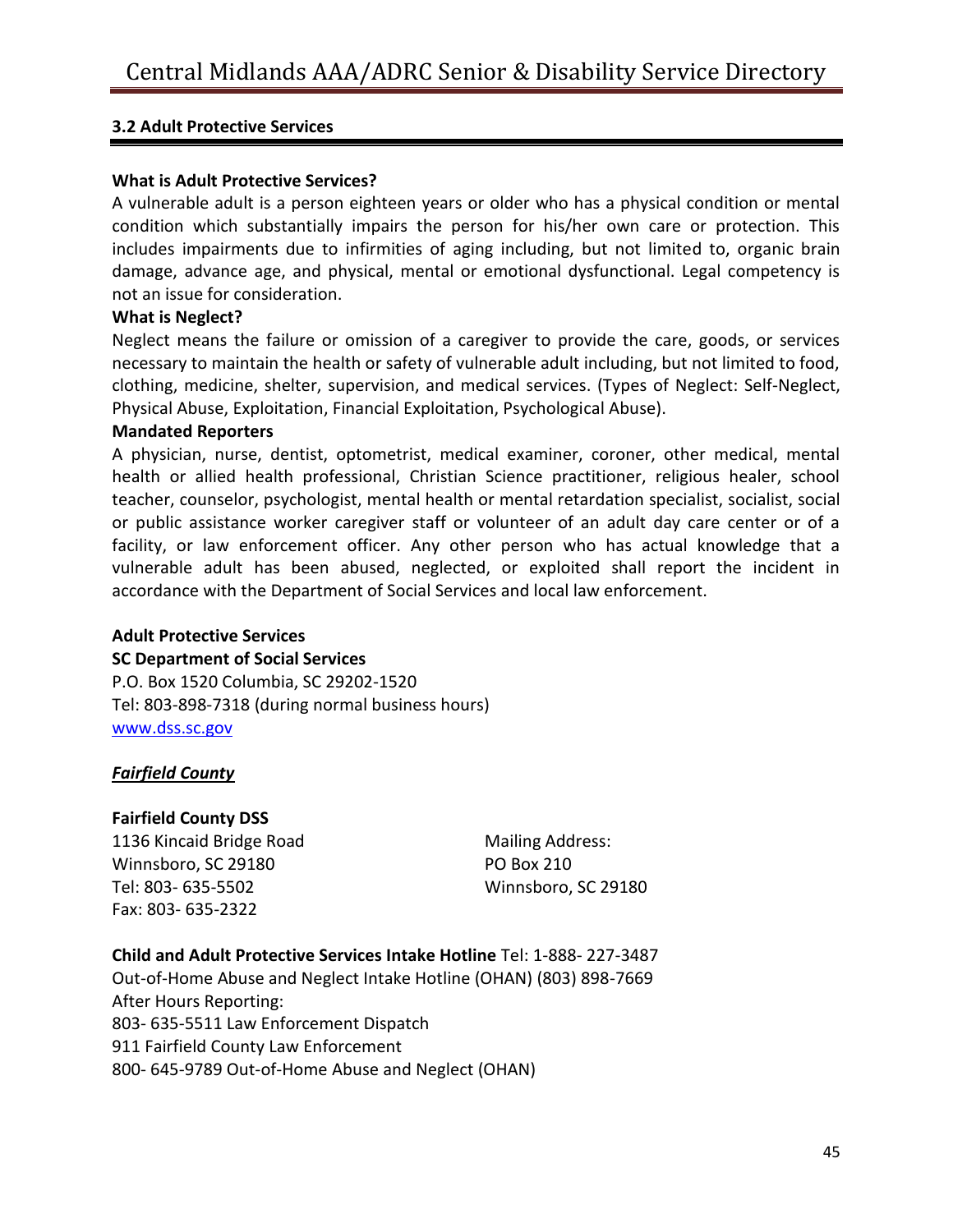## **3.2 Adult Protective Services**

#### *Lexington County*

## **Lexington County DSS**

1070 S Lake Drive Suite A Lexington, SC 29073 Tel: 803- 785-7333 Fax: 803- 785-7438

**Mailing Address: Lexington County DSS** P.O. Box 84129 Lexington, SC 29073

## **After Hours Reporting:**

911 Lexington County Law Enforcement

#### *Newberry County*

## **Newberry County DSS**

2107 Wilson Road Newberry, SC 29108 Tel: 803- 321-2155 Fax: 803- 321-2168

Mailing Address: Newberry County DSS PO Box 309 Newberry, SC 29108

## **After Hours Reporting:**

803- 321-2222 Newberry County Sheriff's Office Dispatch

## *Richland County*

## **Richland County DSS**

3220 Two Notch Road Columbia, SC 29204 Tel: 803- 714-7300 Fax: 803- 714-7301

Eastover Branch Office Address: Richland County DSS 120 Clarkson Street Eastover, SC 29044 Tel: 803- 353-3295

## **After Hours Reporting:**

803- 714-7444 Richland County DSS 24-Hour Hotline - protective services intake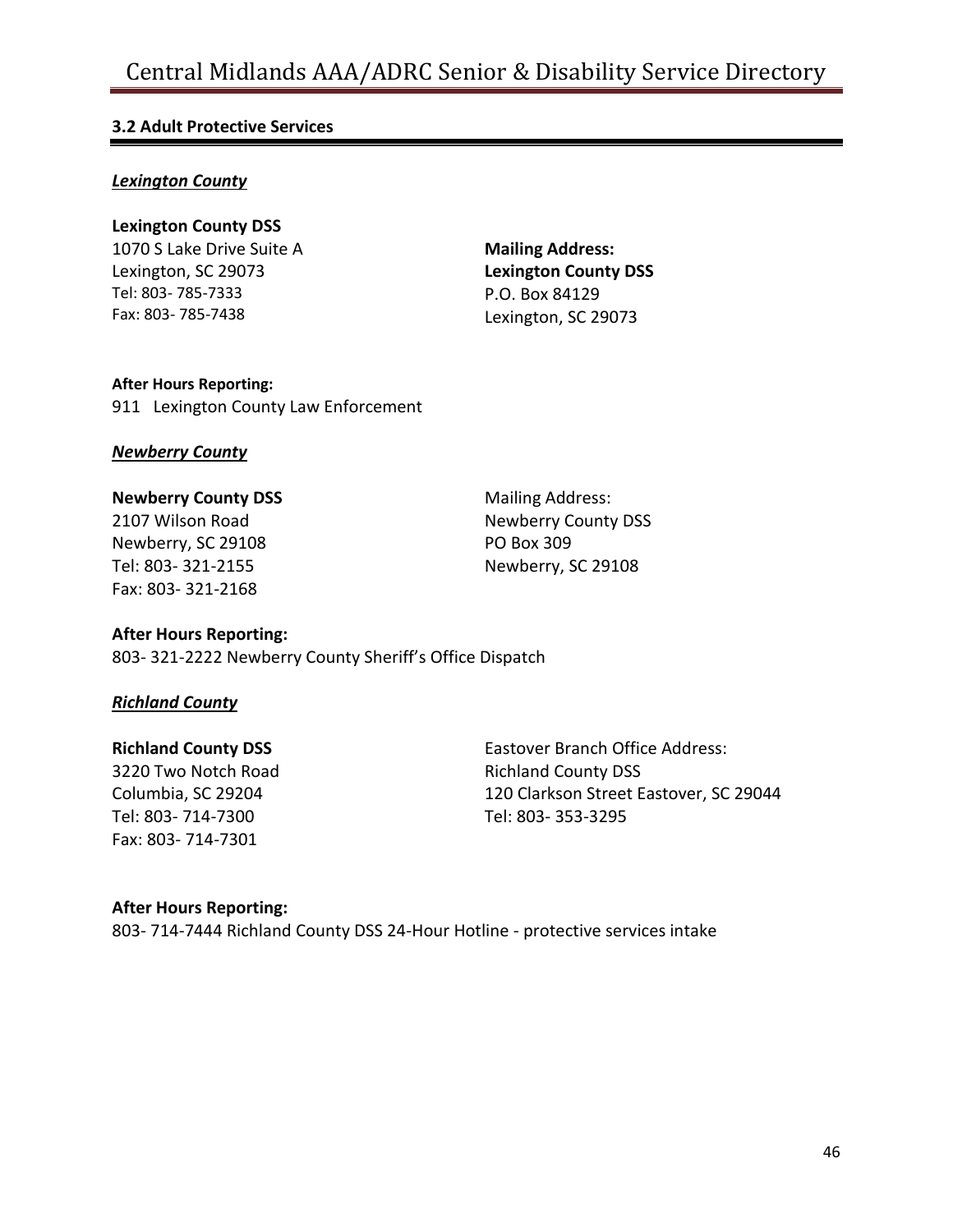## **Able South Carolina**

136 Stonemark Lane Suite 100 Columbia SC 29210 Tel: 803-217-3209 or Toll Free: 1-800-994-4322 TTY: 1-864-779-0949

## [www.able-sc.org](http://www.able-sc.org/)

Able SC is a Center for Independent Living (CIL), an organization not about "helping" people with disabilities, but built on the central concept of self-empowerment. It is a consumercontrolled, community-based, cross disability nonprofit that provides an array of independent living services.

#### **The ARC of South Carolina**

**Columbia Office** 1202  $12<sup>th</sup>$  Street Cayce SC 29033 Tel: 803-748-5020 or Toll Free: 1-800-289-7012 [www.arcsc.org](http://www.arcsc.org/)

#### **Rock Hill Office**

410 Oakland Avenue Suite 104 Rock Hill SC 29730 Tel: 803-529-5308

Our Service Coordination Department helps you and your family navigates and facilitate enrollment in Department of Disabilities and Special Needs services. Our Service Coordinators are independent advocate that assist families by identifying and addressing needs and concerns, monitoring and evaluating services, constructing lifelong plans, providing information and support, creating and developing opportunities, coordinating resources, educating the community as well as assuring plan achievement. Because each person and family has unique needs and desires, services are customized to fit each family's request.

#### **Autism Institute of South Carolina**

4711 Forest Drive Suite 3 PMB#233 Columbia, SC 29206 Tel: 803-851-6007

E-Mail: [info@autisminstitutesc.com](mailto:info@autisminstitutesc.com) , website[:www.autisminstitutesc.com](http://www.autisminstitutesc.com/)

The Autism Institute of South Carolina is committed to providing non-aversive, research-based interventions, which promote dignity, self-reliance, and successful outcomes for the children and adults served. Services are currently available in Columbia, SC and surrounding counties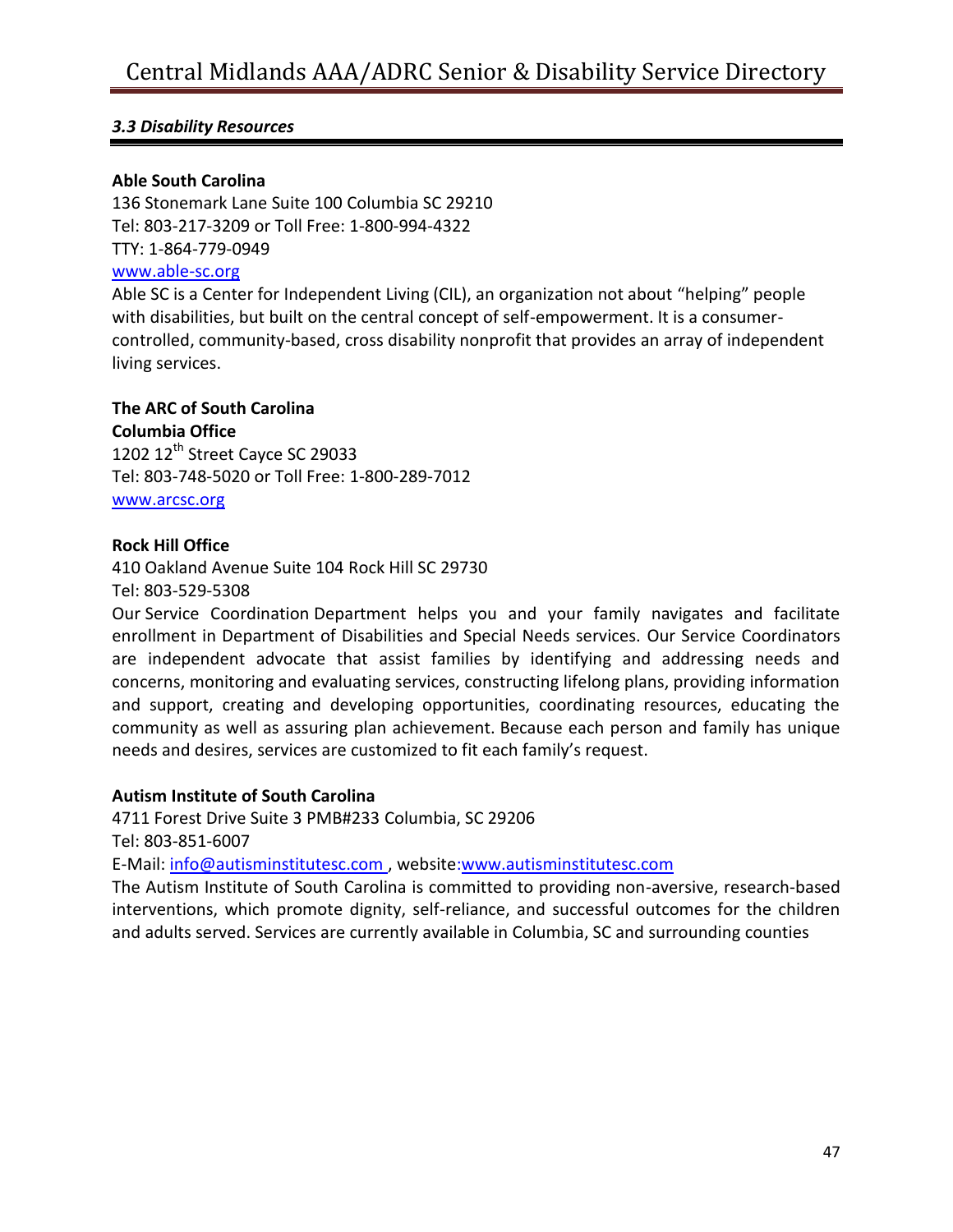## **Autism Speaks**

## **Lexington South Carolina**

863 Corley Mill Road Lexington, SC 29072 Tel: 803- 520-8080 or Toll Free: 888- 288-4762 Español: 888- 772-9050 E-Mail: [familyservices@autismspeaks.org](mailto:familyservices@autismspeaks.org) , website: [www.autismspeaks.org](http://www.autismspeaks.org/) The mission of the Autism Speaks Family Services Committee is to empower families and individuals impacted by autism to make informed decisions that maximize the quality of life and

development potential of affected individuals throughout the lifespan.

## **Dream Riders**

156 Sandy Hill Road Lexington SC 29072 Tel: 803-957-7906 Fax: 803-951-5261 E-Mail: [dreamr2@mindspring.com](mailto:dreamr2@mindspring.com) , website[:www.dreamrider.org](http://www.dreamrider.org/)

Dream Riders is a non-profit 501-C-3 corporation providing a unique approach to physical, emotional, and recreational therapeutic fun for both children and adults with special needs, presently serving people with mental and/or physical disabilities. Every rider is reviewed prior to acceptance into Dream Riders equestrian program for medical releases and our program's ability to provide a safe equestrian experience for the rider. Our certified instructors on each rider as to their progress hold a monthly review and if any changes are needed to their present goals.

## **Easter Seals South Carolina**

PO Box 5715 Columbia, SC 29250 Tel: 803-466-4089 Fax: 803-356-6902

#### [www.easterseals.com](http://www.easterseals.com/)

Easter Seals has been helping individuals with disabilities and special needs, and their families, live better lives for nearly 100 years. From child development centers to physical rehabilitation and job training for people with disabilities, Easter Seals offers a variety of services to help people with disabilities address life's challenges and achieve personal goals.

## **Family Connections of SC**

## **Columbia Office (State Office)**

1800 St. Julian Place Suite 104 Columbia, SC 29204

[Tel: 803-252-0914](tel:803-252-0914)

## E-Mail: [info@familyconnectionsc.org](mailto:info@familyconnectionsc.org) , website[: www.familyconnectionsc.org](http://www.familyconnectionsc.org/)

The organization provides support to families with a child that has a disability, including but not limited to developmental delays, learning disabilities, physical, or behavioral concerns and all diagnoses including autism, asthma, ADHD, and cerebral palsy.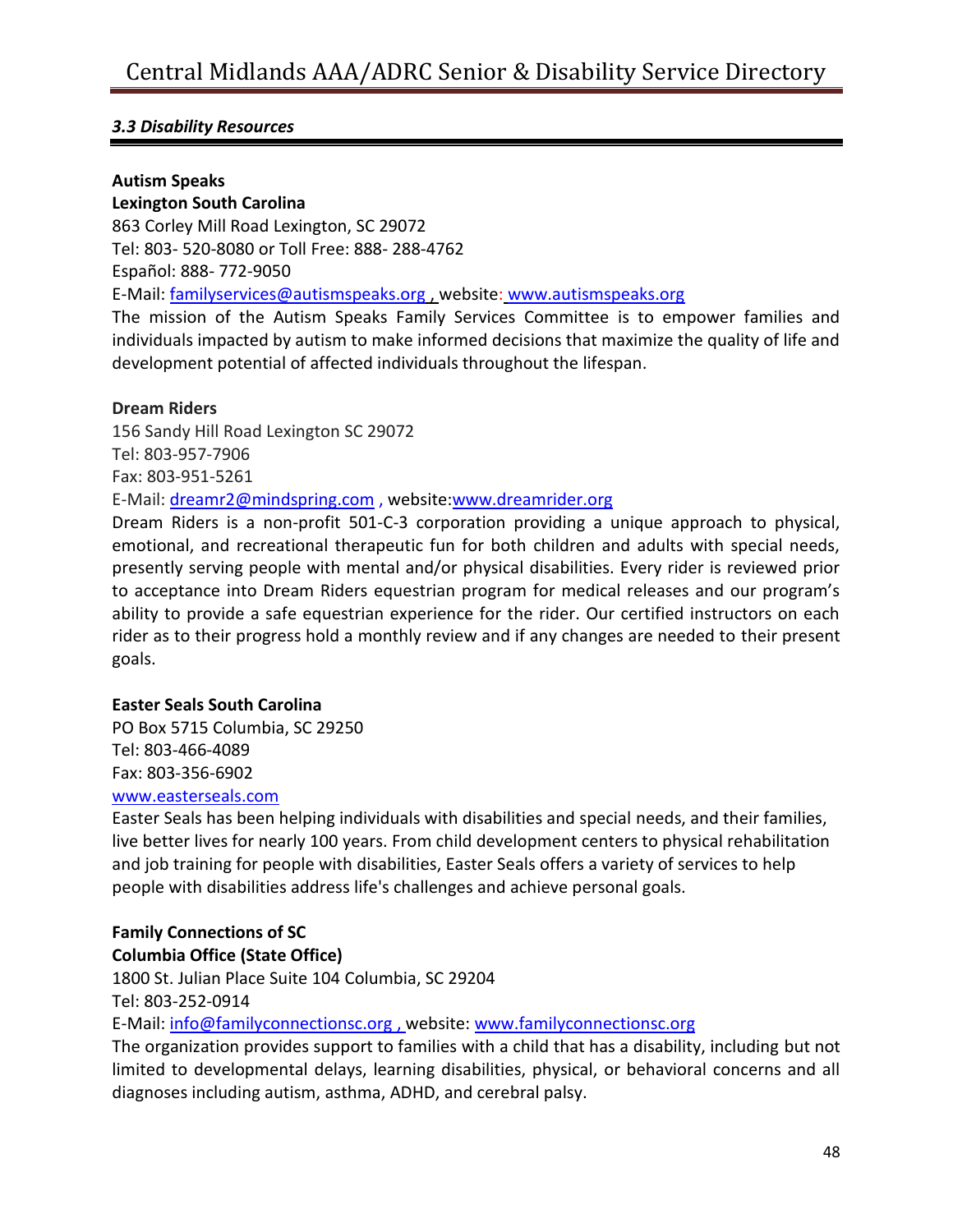#### **Pro-Parents of SC**

625 Bush River Road Suite 203 Columbia SC 29210 Tel: 803-772-5658 or Toll Free: 1-800-759-4776 Fax: 803-772-5341 E-Mail: [PROParents@proparents.org,](mailto:PROParents@proparents.org) website[:www.proparents.org](http://www.proparents.org/) Parents Reaching Out to Parents of South Carolina, Inc. is a private, non-profit organization, which provides information, and training about education to families of children with all types of disabilities.PRO-Parents believes parents can be the best advocates for their children. Experienced staffs assist parents to become more aware of their rights and personal consulting through telephone counseling, workshops and written material. With confidence and knowledge, parents can participate as equal partners with professionals on behalf of their children. PRO-Parents also serve professionals in education and related fields throughout South Carolina.

#### **Protection & Advocacy for People with Disabilities**

3710 Landmark Drive Suite 208 Columbia SC 29204 Tel: 803-782-0639 or Toll Free: 1-866-232-4525

E-Mail: [info@pandasc.org](mailto:info@pandasc.org) / [www.pandasc.org](http://www.pandasc.org/)

Since 1977, P&A has been an independent, statewide, non-profit corporation that protects and advances the legal rights of people with disabilities. Advocacy involves working for our clients to enforce their legal rights. P&A advocates for both individual clients and for groups of individuals.

#### **Richland / Lexington Disabilities and Special Needs Board**

301 Greystone Drive Columbia SC 29210 Tel: 803-252-5179 or Toll Free: 1-800-809-1475 Fax: 803-252-5981

E-Mail: [RLDSNB@aol.com,](mailto:RLDSNB@aol.com) website[:www.rldsn.org](http://www.rldsn.org/)

The Richland/Lexington Disabilities and Special Needs Board supports people with autism, intellectual disabilities and related disabilities, head injuries, spinal cord injuries and similar disabilities and promotes their pursuit of life goals and their presence, participation, and inclusion in the community.

#### **SC Access Program**

**Lt. Governor's Office on Aging** 1301 Gervais Street Suite 200 Columbia SC 29201 Tel: 803-734-9900 Fax: 803-734-9887 E-Mail: [scaccess@aging.sc.gov,](mailto:scaccess@aging.sc.gov) websit[ewww.scaccesshelp.org](http://www.scaccesshelp.org/) Offers a web-based service directory for older adults, individuals with disabilities and caregivers for services in the community.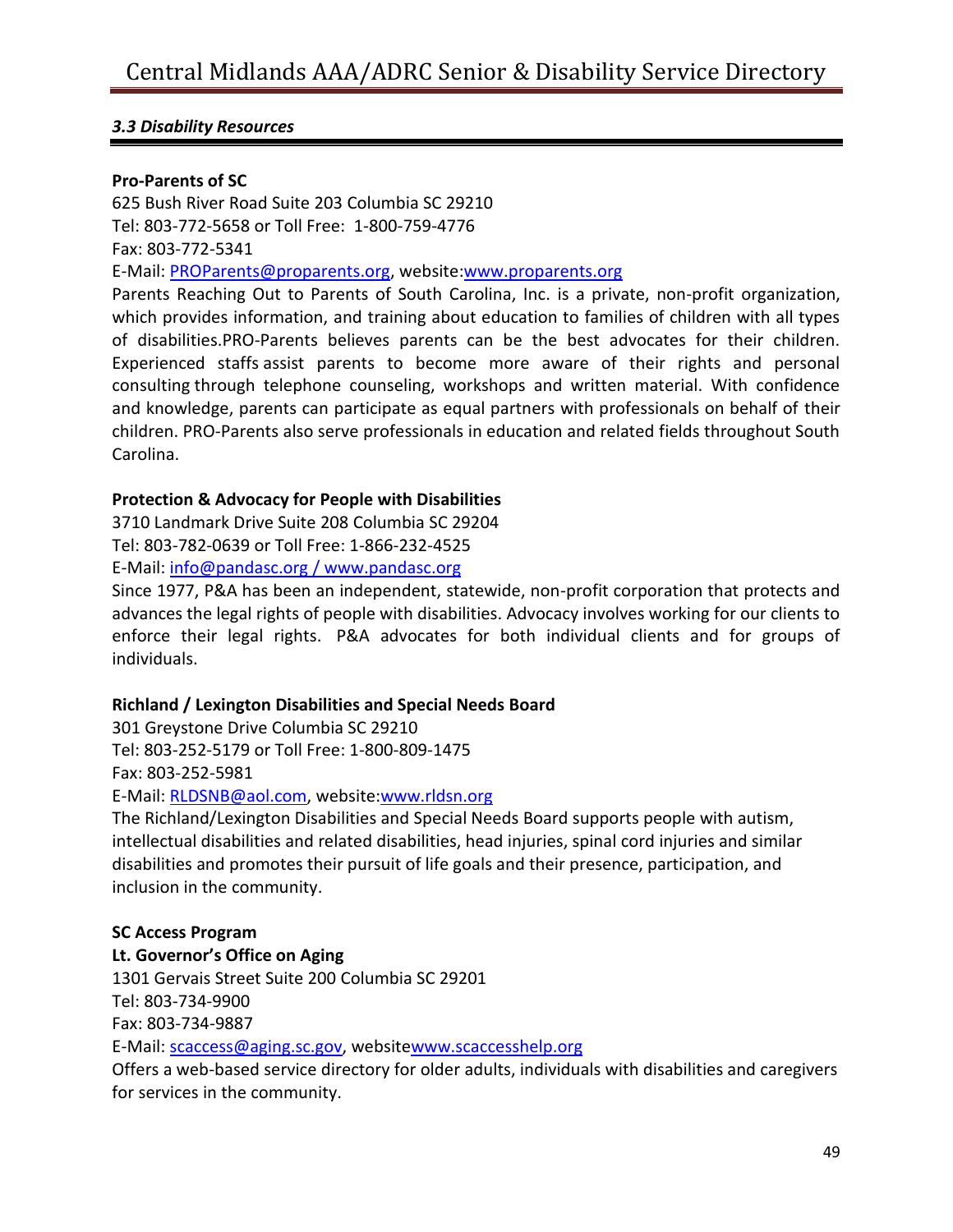## **SC Assistive Technology Program (SCATP)**

*USC School of Medicine Center for Disability Resources*

8301 Farrow Road Columbia SC 29203

Tel: 803-935-5263 or Toll Free: 1-800-915-4522

Fax: 803-935-5342

## [www.scatp.med.sc.edu](http://www.scatp.med.sc.edu/)

For the past fourteen years, the mission of SCATP has been to increase the provision of, access to, and funding for assistive technology (AT) for South Carolinians of all ages and all disabilities through a variety of comprehensive activities and services available statewide. SCATP programs are not limited by eligibility criteria such as income, age, type of disability, or the reason that an individual needs AT.

## **SC Association of the Deaf**

437 Center Street Columbia SC 29169 Tel: 803-794-3175 or TTY: 803-794-7059 VP: 803-403-9255 Email: [info@scadservices.org](mailto:info@scadservices.org) , website: [www.scadservices.org](http://www.scadservices.org/)

The Association is committed to advocacy for all deaf and hard of hearing residents in South Carolina. They are to be assured of equal access to a comprehensive, coordinated system of services, and encouraged to achieve their maximum potential through increased independence, productivity and integration into the community.

## **SC Autism Society**

806 12<sup>th</sup> Street West Columbia SC 29169 Tel: 803-750-6988 or Toll Free: 1-800-438-4790 [www.scautism.org](http://www.scautism.org/)

Paula's Place Learning Lab and Software Training

The South Carolina Autism Society would like to announce the addition of Paula's Place to their main office in West Columbia. Paula's Place is a learning lab dedicated to individuals with autism of all ages, parents, educators, paraprofessionals, and therapists to learn how to use various software and how to create supports for school and home use.

## **SC Department of Disabilities and Special Needs**

3440 Harden Street Ext. Columbia SC 29203 Mailing Address**:** PO Box 4706 Columbia SC 29240 Tel: 803-898-9600 or Toll Free: 1-888-DSN-INFO (376-4636) V/TTY: 803-898-9600 Fax: 803-898-9653 [www.ddsn.sc.gov](http://www.ddsn.sc.gov/)

The SCDDSN, as defined in the South Carolina Code of Law, serves persons with intellectual disabilities, autism, head and spinal cord injury and conditions related to each of these four disabilities.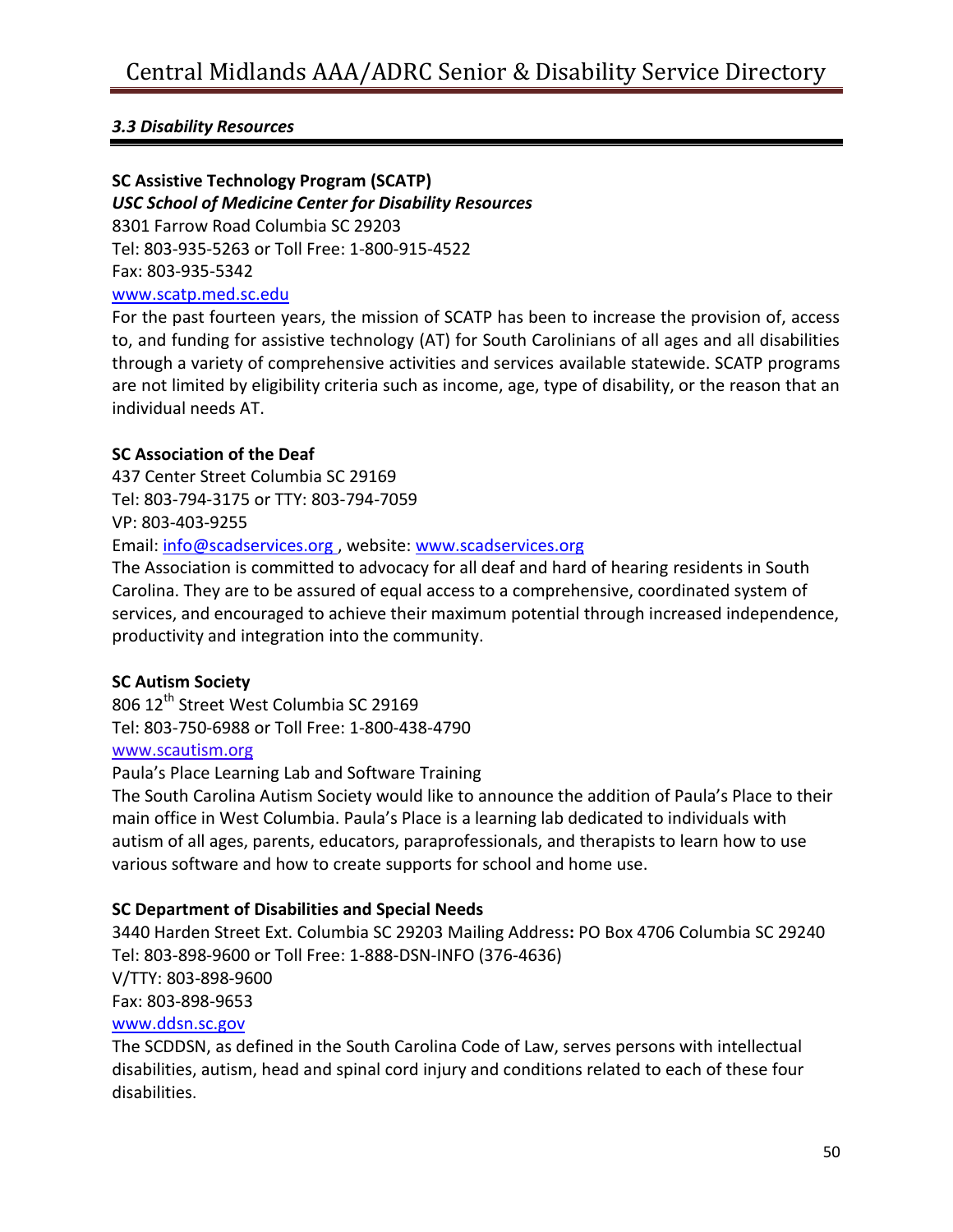## **SC School for the Deaf and Blind**

355 Cedar Springs Road Spartanburg SC 29302 Tel: 864-585-7711 or Toll Free: 1-888-447-2732

## **Columbia Outreach Center**

101 Executive Center Drive Saluda Building Suite 120 Columbia SC 29210 Tel: 803-896-9710 TTY: 803-896-9844 Email: [info@scsdb.org](mailto:info@scsdb.org) website: [www.scsdb.org](http://www.scsdb.org/) The SC School for the Deaf and the Blind's Statewide Division of Outreach Services proudly offers services and programs for individuals who are deaf/hard of hearing, blind/visually impaired or sensory multi-disabled, their families and the professionals who serve them. Outreach Services provides services and resources in every county of the state.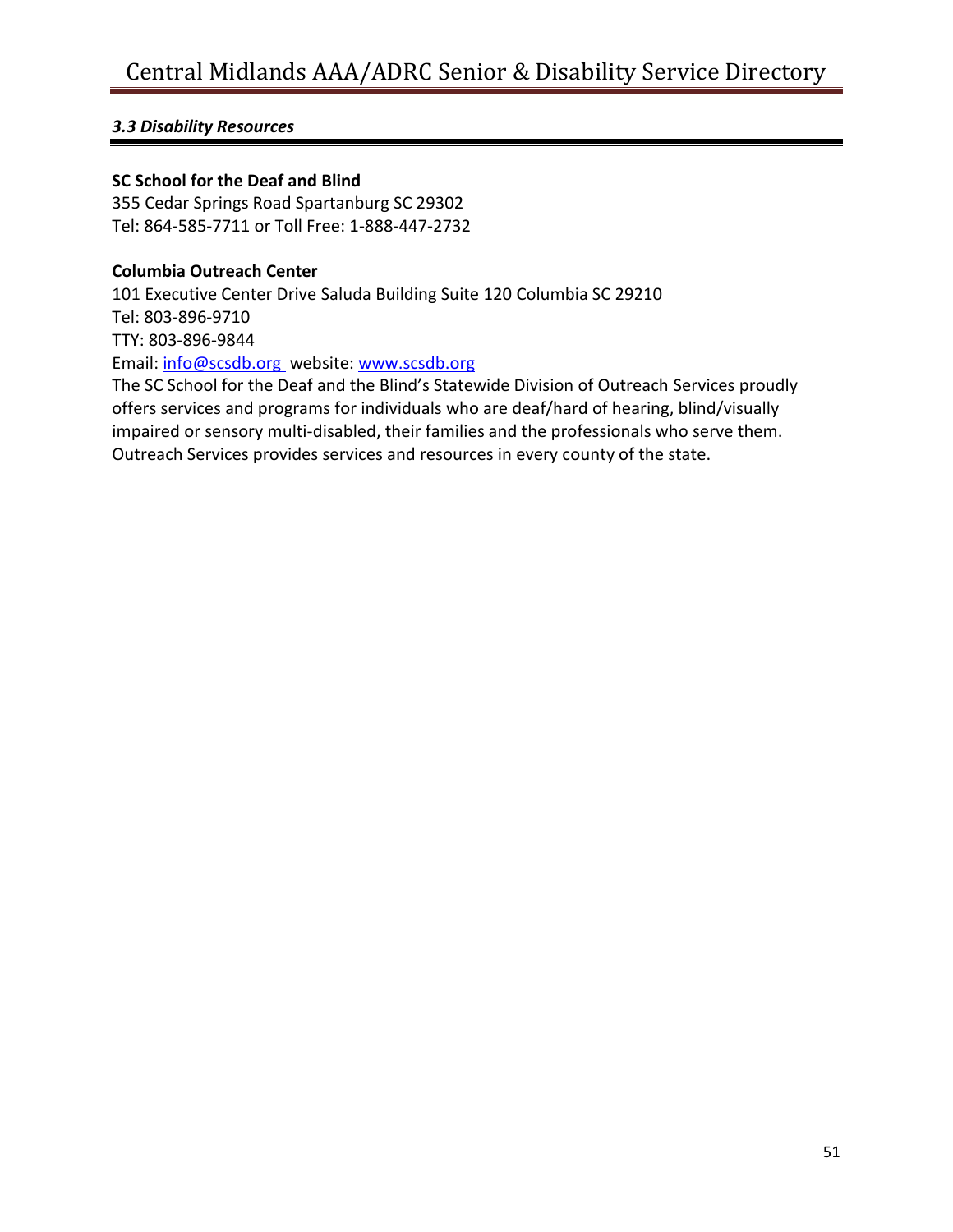## *3.4 Legal Services*

#### **LAWHELP.ORG/SC**

LawHelp.org/SC is a project of South Carolina Legal Services (SCLS). Our goal is to provide the public with easy internet access to basic legal information and legal resources in South Carolina. [www.lawhelp.org/sc](http://www.lawhelp.org/sc)

#### **Senior Matters**

2711 Middleburg Drive Suite 201 Columbia SC 29204 Tel: 803-779-1181 or Toll Free: 1-888-779-1182 Fax: 803-779-6499 Email: [info@seniormatters.com,](mailto:info@seniormatters.com) website: [www.seniormatters.com](http://www.seniormatters.com/)

Legal Guardianship at Senior Matters, our registered legal guardians provide certified legal guardianship services to protect the health, welfare and finances from waste and undue influence. Guardianship is initiated only as a last resort for those individuals who need assistance but have no close relatives or friends who are able to perform the role.

#### **SC BAR**

950 Taylor Street Columbia SC 29201 Tel: 803-799-6653 or Toll Free: 1-800-346-5592 Fax: 803-799-4118

Email: [scbar-info@scbar.org,](mailto:scbar-info@scbar.org) website: [www.scbar.org](http://www.scbar.org/)

The South Carolina Bar began in 1884 as the South Carolina Bar Association, a voluntary organization of approximately 200 lawyers. The South Carolina State Bar was created in 1968. The two organizations were merged in 1975. Currently the Bar has a membership of more than 15,000.

## **SC Legal Services SCLS Intake Office - Statewide** Tel: 803-744-9430 or Toll Free: 803-744-9430 Fax: 803-744-3450 [www.sclegal.org](http://www.sclegal.org/)

**SC Legal Services Columbia Office** (Lee, Lexington, Kershaw, Richland, and Sumter) 2109 Bull Street (PO Box 1445) Columbia, SC 29201 Tel: 803.799.9668 or Toll Free: 888.799.9668 Fax: 803.799.1781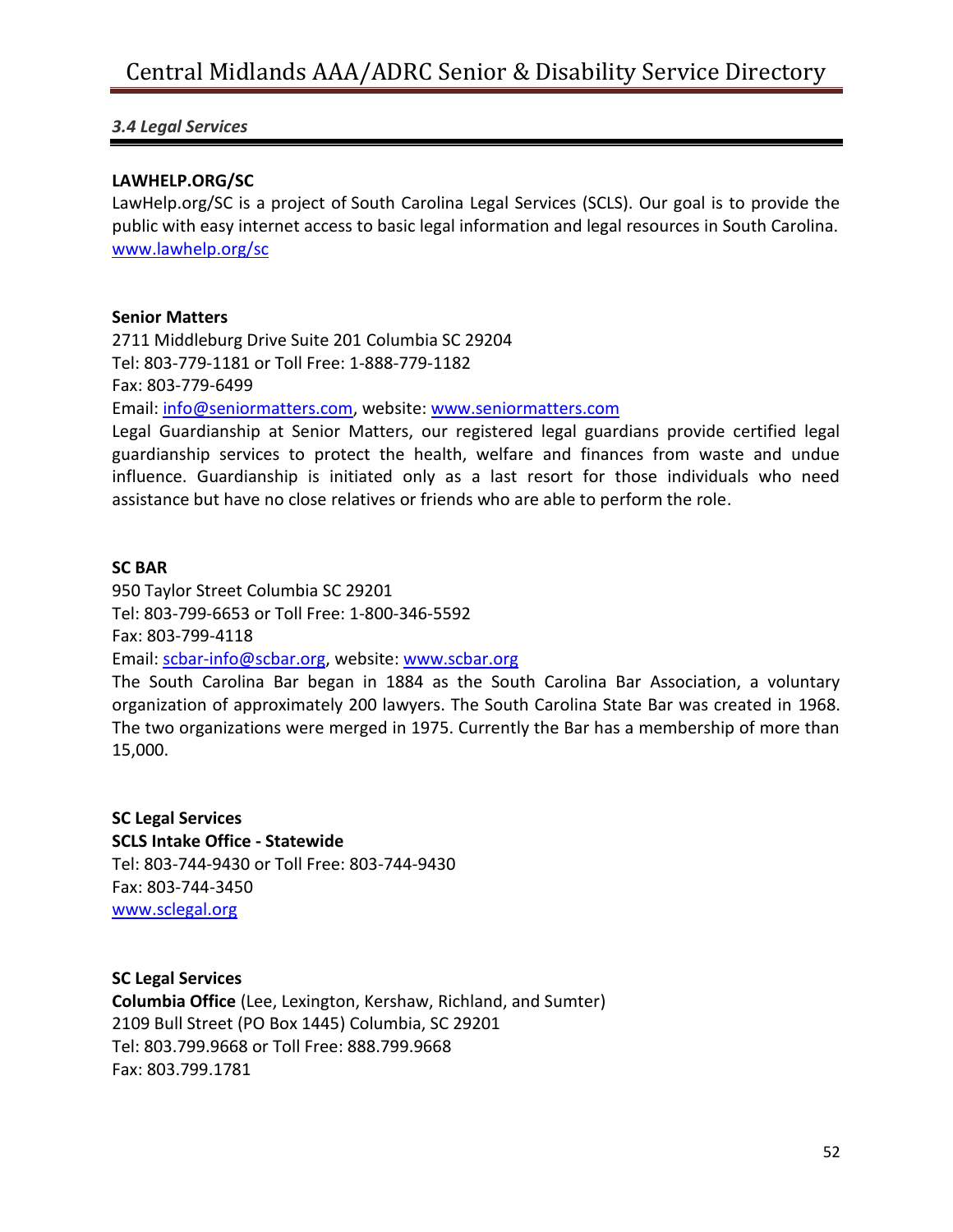## *3.4 Legal Services*

## **SC Legal Services**

**Rock Hill Office** (Chester, Fairfield, Lancaster, and York Counties) 214 Johnston Street Rock Hill, SC 29730 Tel: 803.327.9001 or Toll Free: 800.922.3853 Fax: 803.327.7105 South Carolina Legal Services (SCLS) provides free legal services in a wide variety of civil (noncriminal) legal matters to eligible low-income residents of South Carolina. SCLS is a non-profit corporation, funded by grants from the federally funded Legal Services Corporation, the South Carolina Bar Foundation, local United Ways, state court filing fees, and other federal, state and local funding.

## **Warner. Payne & Black**

Elder Law Services of SC Columbia Office 1531 Blanding Street (PO Box 2628) Columbia SC 29202 Tel: 803-799-0554 Fax: 803-799-2517 Email: [cblack@pbplawsc.com](mailto:cblack@pbplawsc.com) , website: [www.elderlaw-sc.com](http://www.elderlaw-sc.com/)

Elder Law is the name that has been given to the area of our profession that deals with legal needs of older persons and their families. This field of law includes, among other things, Long term care planning, asset preservation planning, Medicaid eligibility, Medicaid appeals, medicare, social security law, incapacity issues, nursing home regulations, the rights of nursing home residents, and elder abuse and exploitation.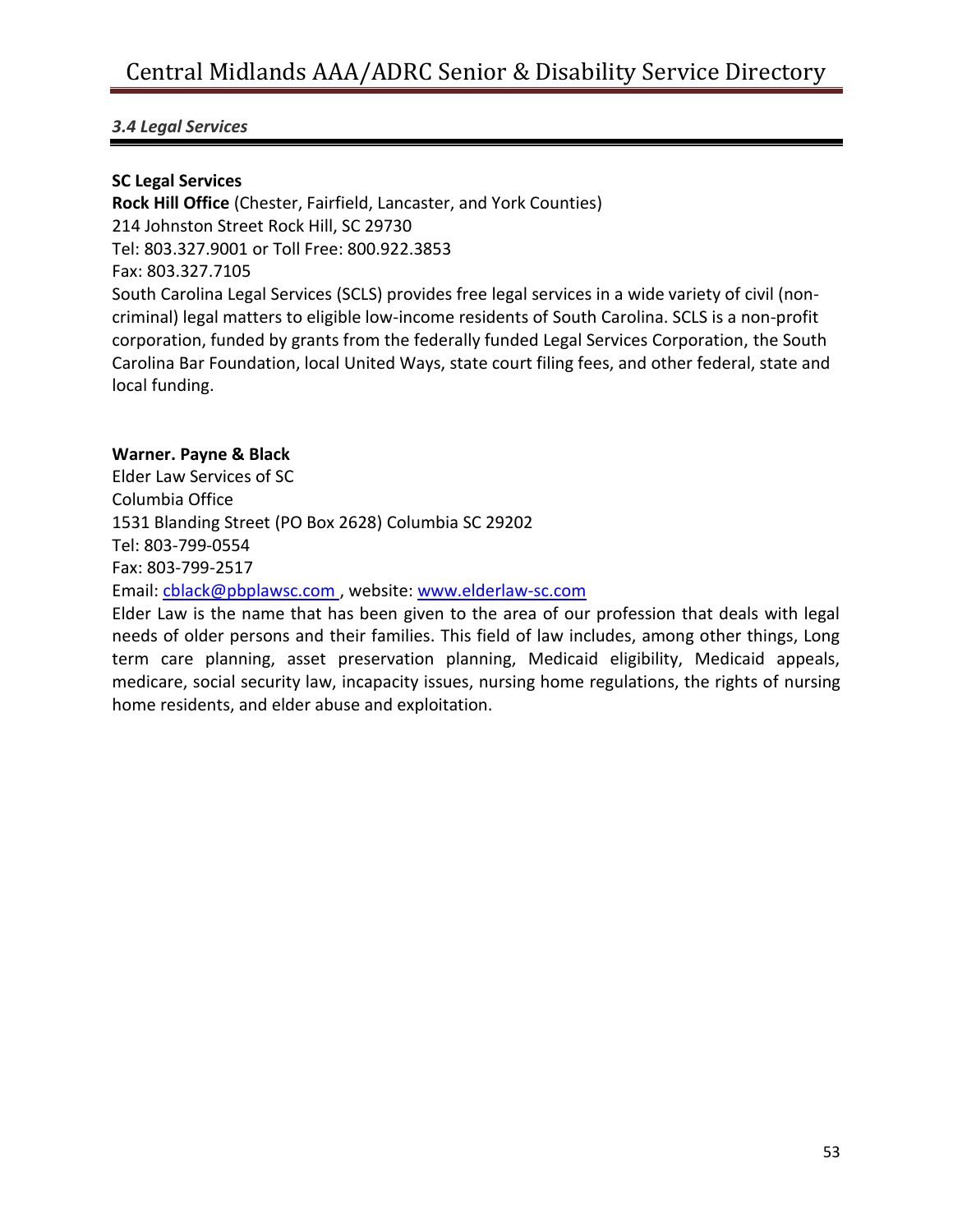#### **Benefit Bank of South Carolina**

Email: [contactus@thebenefitbank.org](mailto:contactus@thebenefitbank.org) website[:www.thebenefitbank.com](http://www.thebenefitbank.com/)

The Benefit Bank online service simplifies and centralizes the process of applying for programs and resources such as food assistance, health coverage, home energy assistance and much more.

#### **I-CARE (Central Midlands Council of Governments AAA)**

236 Stoneridge Drive Columbia SC 29210 Tel: 803-376-5390 Fax: 803-376-5394 [www.centralmidlands.org](http://www.centralmidlands.org/)

I-CARE is insurance counseling and assistance program for seniors sponsored by the Lt. Governor's Office on Aging and the South Carolina Department of Insurance. I-CARE provides up-to-date and accurate information on appropriate health insurance for seniors.

#### **LTC Benefits, Inc.**

326 Alexander Road (PO Box 21507 Columbia SC 29221) Columbia SC 29169 Tel: 803-798-7311 or Toll Free: 1-800-922-8177 Fax: 803-731-3887 Email: [ltcbenefitsinc@ltcbi.com,](mailto:ltcbenefitsinc@ltcbi.com) website: [www.ltcbi.com](http://www.ltcbi.com/)

TC Benefits, Inc**.** is an independent insurance agency dedicated to the Long-Term Care Insurance industry since 1987. LTC Benefits, Inc**.** has been dedicated to providing long-term care insurance protection, as well as consumer education on long-term care issues for more than a decade to South Carolina residents. We can consistently provide to our clients the best plans available because we continuously research the market for the strongest companies, as well as the newest and most creative plan benefits at the most reasonable rates.

## **Long Term Care Insurance Advisors, LLC**

1180 Columbia Avenue Suite 101 Irmo SC 29063 Tel: 803-403-9777 Fax: 803-454-7878 Email: [info@ltciasc.com,](mailto:info@ltciasc.com) website: [www.tciasc.com](http://www.tciasc.com/)

We educate our clients using exhaustive research and simplified processes that enable them to make the most suitable value-based decisions, ensuring peace of mind, estate preservation and a lifetime of independence.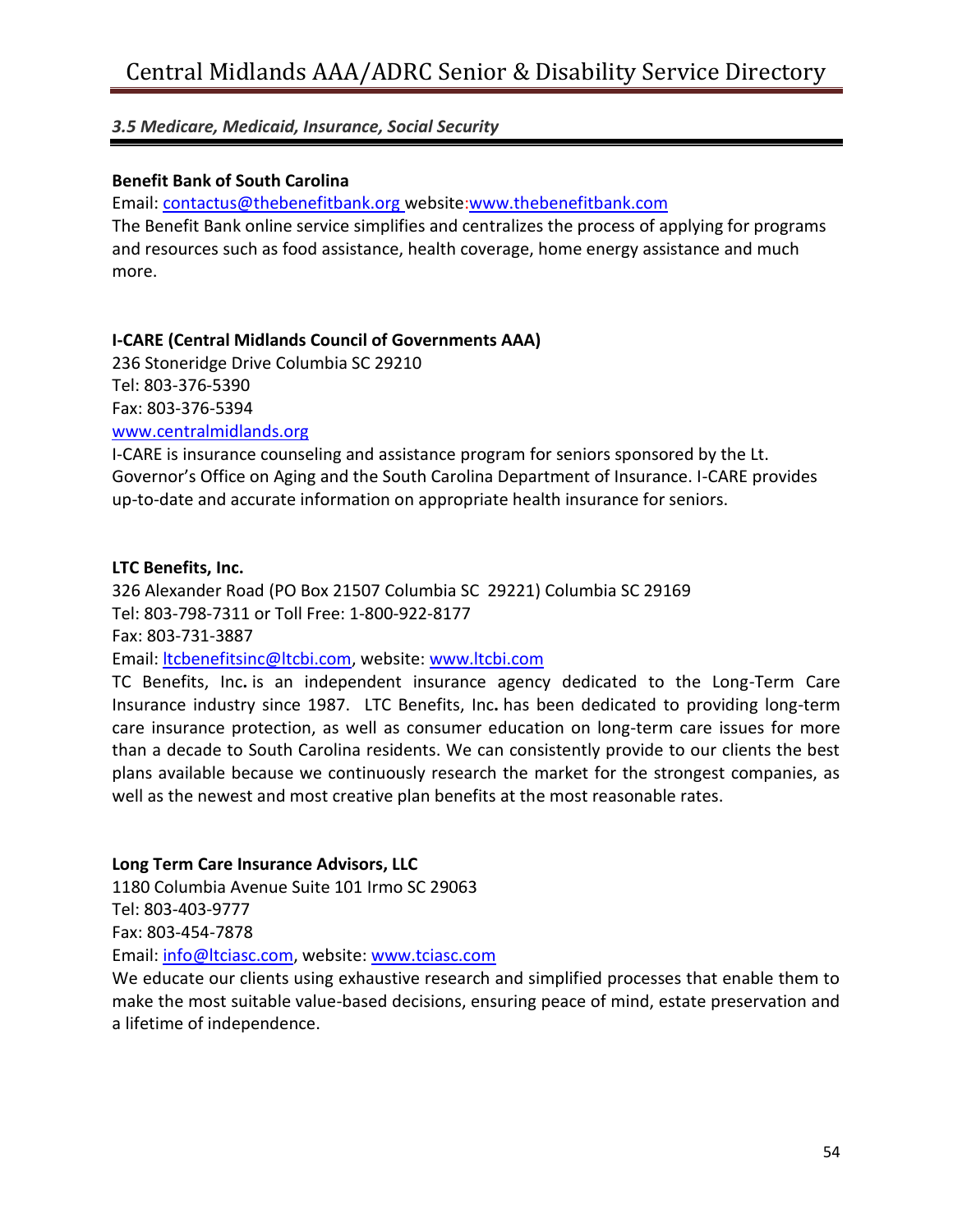#### **Medicaid**

SC Carolina Health and Human Services (SCDHHS) PO Box 8206 Columbia SC 29202 Tel: 1-888-549-0820 TTY: 1-888-842-3620 [www.scdhhs.gov](http://www.scdhhs.gov/) Providers: 1-888-289-0709 Medicaid Fraud and Abuse: 1-888-364-3224 Appeals and Hearings: 1-800-763-9087

#### **Fairfield County**

1136 Kincaid Bridge Rd Winnsboro, South Carolina 29180-7116 **Lexington County** 605 West Main Street Lexington, South Carolina 29072-2550 **Newberry County** County Human Services Center 2107 Wilson Road Newberry, South Carolina 29108-1603 **Richland County** 3220 Two Notch Road Columbia, South Carolina 29204-2826

Healthy Connections is South Carolina's Medicaid program. A medical assistance program helps pay for some or all medical bills for many people who cannot afford medical care. The program also assists individuals who are over 65 or have a disability with the costs of nursing facility care and other medical expenses...

## **Medicare**

Center for Medicare & Medicaid Services 7500 Security Boulevard Baltimore MD 21244 Tel: 1-800-MEDICARE (633-4227) TTY: 1-877-486-2048 [www.medicare.gov](http://www.medicare.gov/)

#### **Medicare Complaints**

Federal Toll Free: 1-800-633-4227

Medicare is funded through two trust accounts held by the U.S. Treasury. The Hospital Insurance Trust Fund (which pays for Medicare Part A, inpatient hospital care, skilled nursing facility care, home health care, hospice care, and combating fraud and abuse), and the Supplementary Medical Insurance Trust Fund (which pays for Medicare Part B outpatient health care and Medicare Part D prescription drug coverage).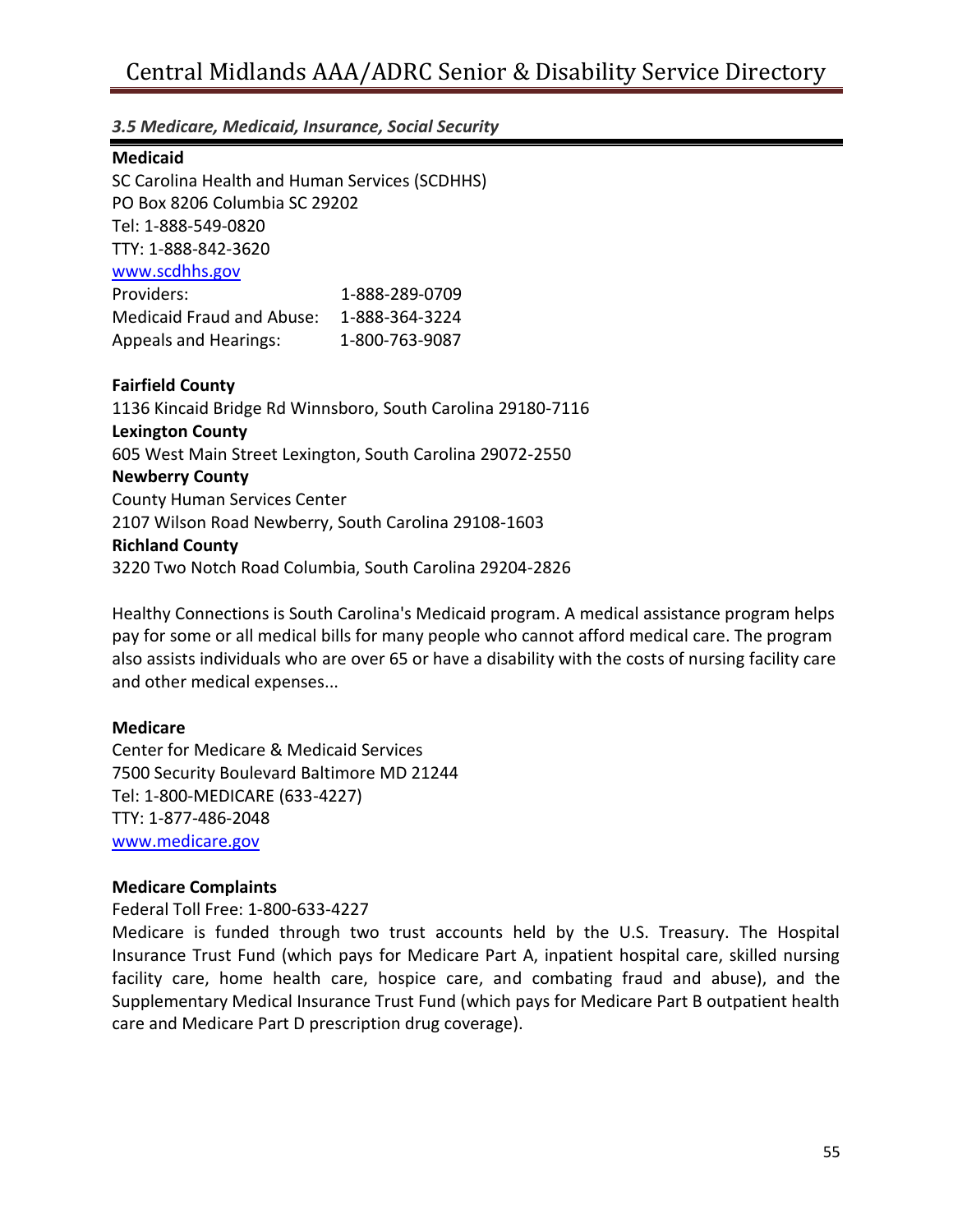**Palmetto Project Columbia Office** 4500 Fort Jackson Blvd Columbia SC 29209 Tel: 803-779-4875 Fax: 803-212-7124 Email: [Columbia@palmettoproject.org](mailto:Columbia@palmettoproject.org) , website: [www.palmettoproject.org](http://www.palmettoproject.org/)

## **Palmetto Health Baptist Health Insurance Marketplace**

Taylor at Marion Street Columbia SC 29220 Tel: 803-296-CARE (2273)

[www.palmettohealth.org](http://www.palmettohealth.org/)

Attend an upcoming free community event to learn more about your Health Insurance Marketplace enrollment options. Community partners, assisting agencies and navigators will be on-site to help with re-enrollment and to enroll new patients.

#### **Roadwise RX**

Email: [roadwiserx@aaafoundation.org,](mailto:roadwiserx@aaafoundation.org) website: [www.roadwiserx.com](http://www.roadwiserx.com/)

Medications have both intended and unintended effects on your body, and the effects change based on the other medications that you are taking and the foods that you eat. Not only does that affect how you feel, many of these effects can also affect your ability to drive safely.

#### **South Carolina Department of Insurance**

1201 Main Street Suite 100(PO Box 100105 "29202") Columbia SC 29201 Tel: 803-737-6180 or Toll Free: 1-800-768-3467 Fax: 803-737-6231 Email: [consumers@doi.sc.gov,](mailto:consumers@doi.sc.gov) website: [www.doi.sc.gov](http://www.doi.sc.gov/)

The mission of the State of South Carolina Department of Insurance is to protect the insurance consumers, the public interest, and the insurance marketplace by ensuring the solvency of insurers; by enforcing and implementing the insurance laws of this State; and by regulating the insurance industry in an efficient, courteous, responsive, fair, and equitable manner.

## **South Carolina Lieutenant Governor's Office on Aging**

1301 Gervais Street Suite 350 Columbia, SC 29201

Tel: 803-734-9900 or Toll Free: 1-800-868-9095

Email: [askus@aging.sc.gov,](mailto:askus@aging.sc.gov) website: [www.aging.sc.gov](http://www.aging.sc.gov/)

The vision of the Lieutenant Governor's Office on Aging is to be the first resource considered when anyone needs information, service options, and guidance concerning issues related to seniors and vulnerable adults.

The mission of the Lieutenant Governor's Office on Aging is to partner with state and local governments, non-profit organizations, and the private sector to enhance the quality of life for seniors and/or vulnerable adults.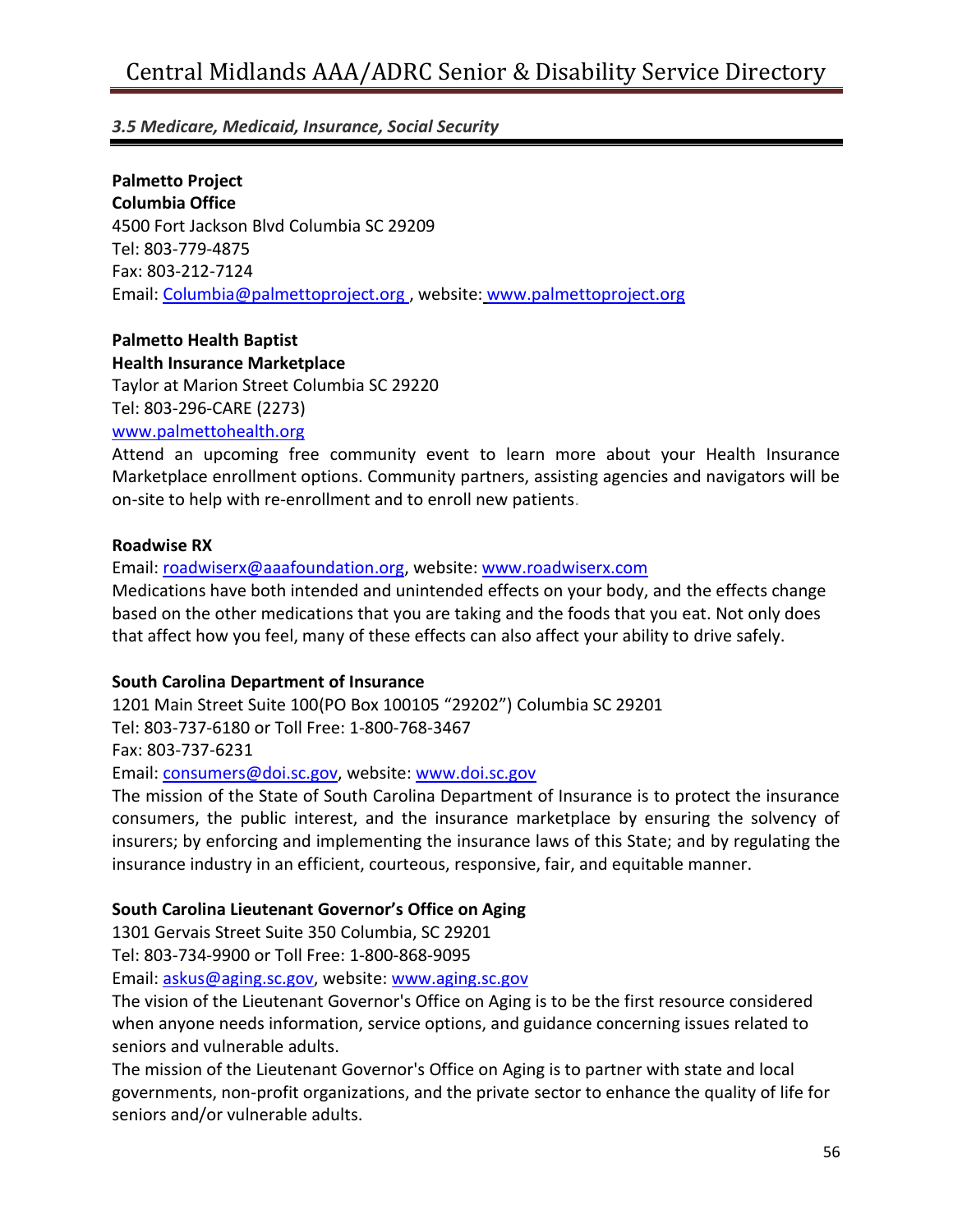## **SC Thrive**

## **Columbia Headquarters**

2211 Alpine Road Ext (PO Box 23503 Columbia SC 29224) Columbia, SC 29223 Toll Free: 1-800-726-8774 Fax: 803-764-3325 Email: [contact@scthrive.org,](mailto:contact@scthrive.org) website: [www.scthrive.org](http://www.scthrive.org/) SC Thrive is a nonprofit offering solution to South Carolinians in need of accessing resources but

facing a multitude of barriers. With several online services, training programs and strategic partnerships SC Thrive helps simplify complex processes and give people more efficient access to needed resources so they can move to stability.

## **South Carolina Worker's Compensation Commission**

1333 Main Street Suite 500 (PO Box 1715) Columbia SC 29202 Tel: 803-737-5700 Insurance, Medical & Administrative Services Department; Fax: 803-737-5715 [www.wcc.sc.gov](http://www.wcc.sc.gov/)

The Compliance Division is the investigation and enforcement arm of the SC Workers' Compensation Commission. When a claim is filed for which there is no apparent insurance coverage, the case is assigned to an investigator to determine who should be the responsible party. The division prosecutes employers who fail to maintain workers' compensation coverage.

## **Social Security Administration Office**

Strom Thurmond Federal Building 11<sup>th</sup> Floor 1835 Assembly Street Columbia SC 29201 Tel: 1-866-964-7564 or Toll Free: 1-800-772- 1213 TTY: 1-800-325-0778

#### **Newberry County Office**

292 Professional Park Road Clinton SC 29325 Tel: 1-866-526-9854 TTY: 1-800-325-0775

#### [www.ssa.gov](http://www.ssa.gov/)

Supplemental Security Income (SSI) is a Federal Income Supplement Program; funded by general tax revenues (*not* Social Security taxes): It is designed to help aged, blind, and disabled people, who have little or no income; and it provides cash to meet basic needs for food, clothing, and shelter.

## **Tri-Care**

## **Defense Health Agency (DHA)**

7700 Arlington Boulevard Suite 5101 Falls Church, VA 22042-5101 Tel: 1-800-444-5445 [www.HumanaMilitary.com](http://www.humanamilitary.com/) or [www.tricare.mil](http://www.tricare.mil/)

Health support for the full range of military operations and sustaining the health of all those entrusted to our care.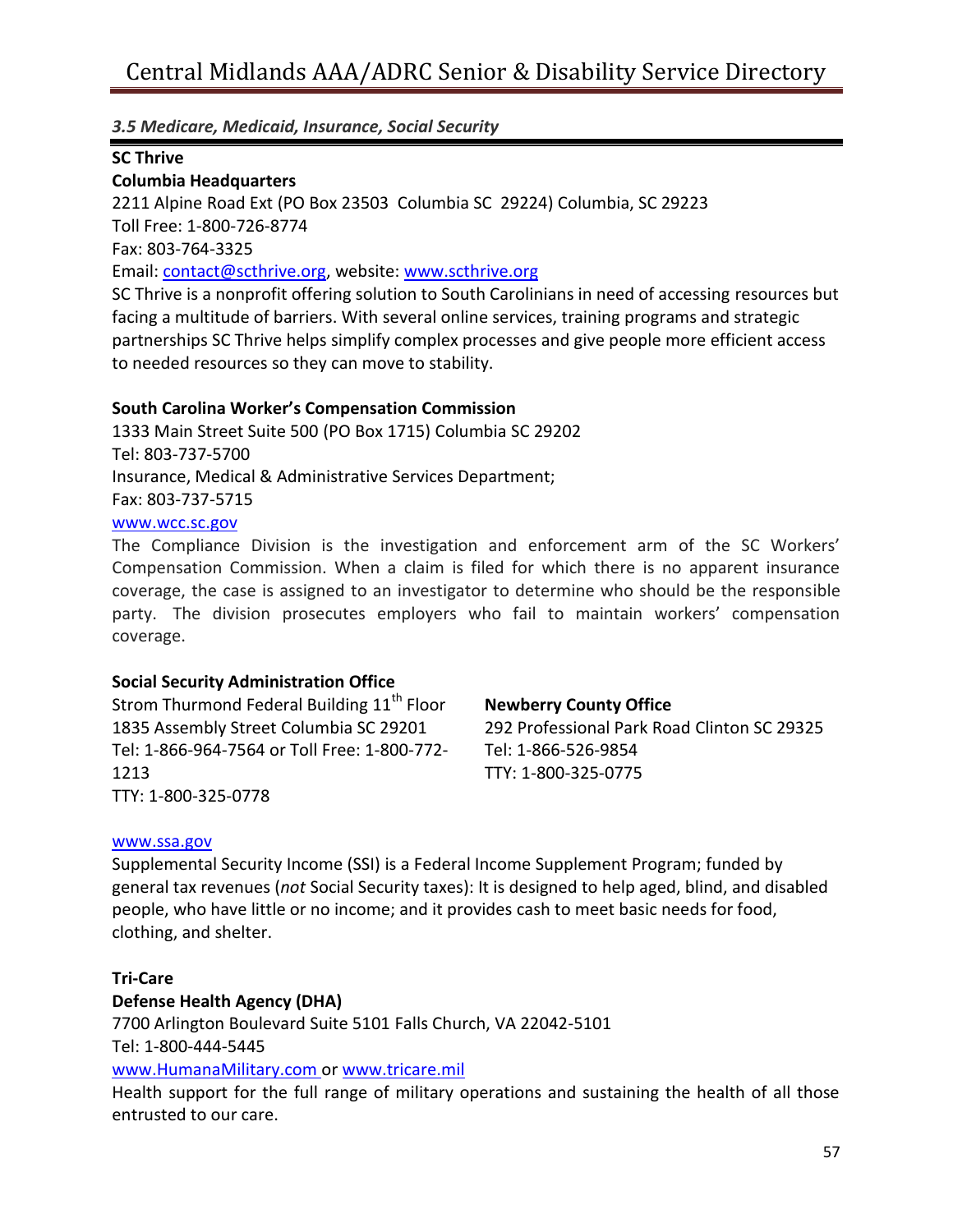## **U.S. Department of Labor**

**South Carolina Regional Office (Atlanta)** 61 Forsythe Street Suite 7B54 Atlanta GA 30303 Tel: 404-302-3900 Fax: 404-302-3975

## **Employee Retirement Income Security Act (ERISA) (EBSA)**

Frances Perkins Building 200 Constitution Ave. NW Washington, DC 20210 Tel: 1-866-4USA-DOL (487-2365) [www.dol.gov](http://www.dol.gov/)

The mission of the Employee Benefits Security Administration is to assure the security of the retirement, health and other workplace related benefits of America's workers and their families. We will accomplish this mission by developing effective regulations; assisting and educating workers, plan sponsors, fiduciaries and service providers; and vigorously enforcing the law.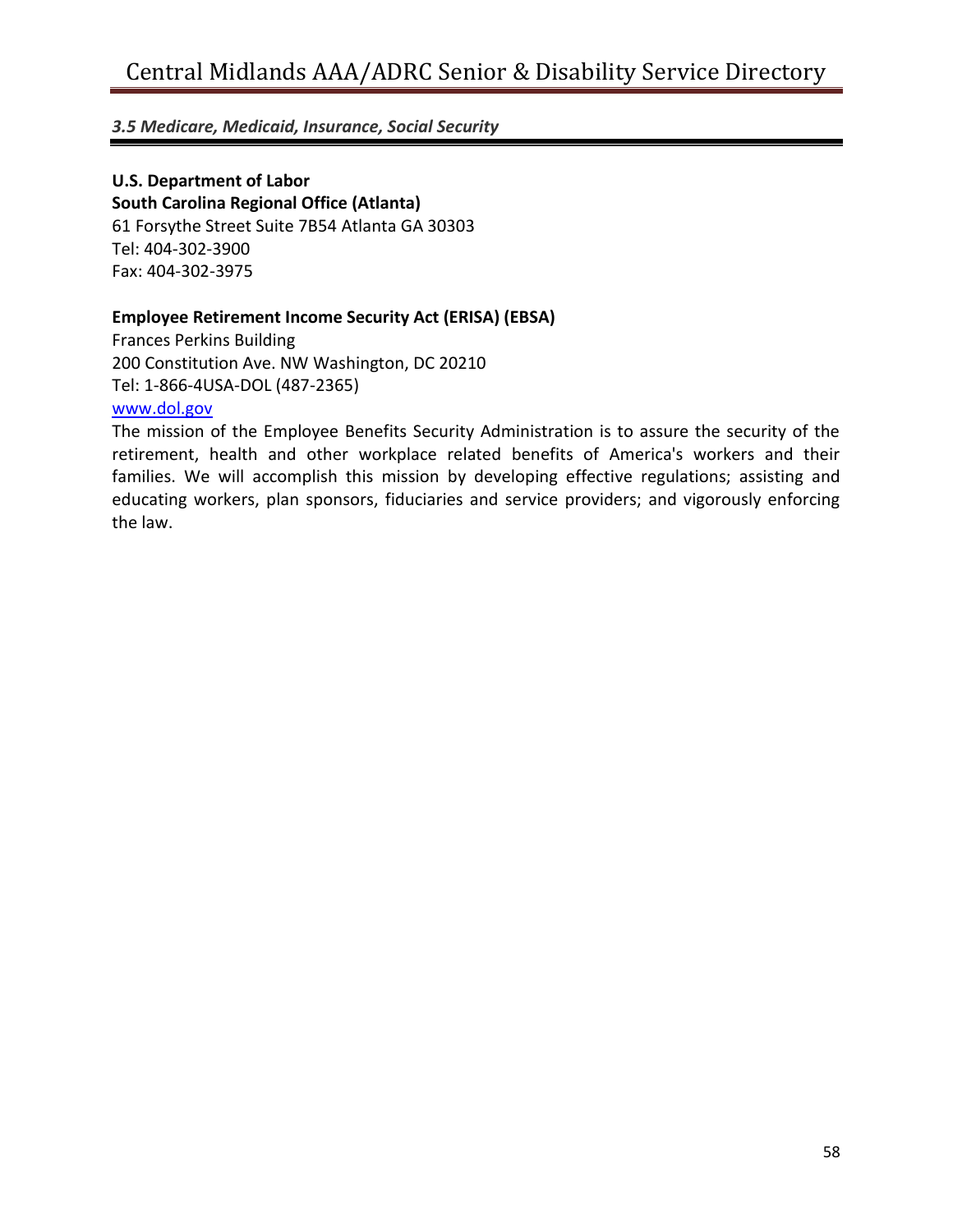#### **SENIOR MEDICARE (FRAUD) PATROL**

Nationwide Toll Free: 1-877-808-2468

Email: [info@smpresource.org](mailto:info@smpresource.org) website: [www.smpresource.org](http://www.smpresource.org/)

South Carolina SMP's purpose is to educate Medicare/Medicaid beneficiaries and caregivers about Medicare/Medicaid benefits in order to understand Medicare statements such as Medicare Summary Notices (MSN), Medicare Part D Prescription Drug Plan (PDP) Explanations of Benefits (EOB) and other related health care statements. Through this knowledge, a person can identify, resolve and/or report possible billing errors, fraud, abuse and waste to the SMP.

#### **SENIOR SCAM ALERT**

## **All frauds should be reported to the South Carolina Department of Consumer Affairs immediately.**

#### **South Carolina Department of Consumer Affairs**

3600 Forest Drive, Suite 300 Columbia, SC 29204 Tel: 803-734-4200 or Toll Free: 1-800-922.1594 E-mail: [scdca@dca.state.sc.us](mailto:scdca@dca.state.sc.us) , website: [www.scconsumer.gov](http://www.scconsumer.gov/)

## [http://www.consumer.sc.gov/consumer/publications/Documents/Fast%20Facts/sweepstakes\\_](http://www.consumer.sc.gov/consumer/publications/Documents/Fast%20Facts/sweepstakes_scam.pdf) [scam.pdf](http://www.consumer.sc.gov/consumer/publications/Documents/Fast%20Facts/sweepstakes_scam.pdf)

## **Important Information on Senior Fraud and Scams**

Every day senior citizens in South Carolina fall prey to unscrupulous individuals who seek to defraud and defraud the elderly. In order to combat this growing problem, the Lieutenant Governor's Office on Aging has aggressively targeted those who victimize senior citizens.

If you or a loved one ever receive a letter or telephone call announcing you have won the lottery or a sweepstakes contest – **DO NOT PROVIDE ANY PERSONAL OR FINANCIAL INFORMATION.**

## **[Avoiding Financial Exploitation](http://aging.sc.gov/SiteCollectionDocuments/F/Financial%20Exploitiation%20Brochure%20070811pdf.pdf)**

## **Perceptive Saving Seniors**

Older adults face complicated decisions about their finances, retirement choices, and long-term planning. The Office of Financial Protection for Older Americans is tasked with preventing unfair, deceptive, and abusive practices targeted at seniors.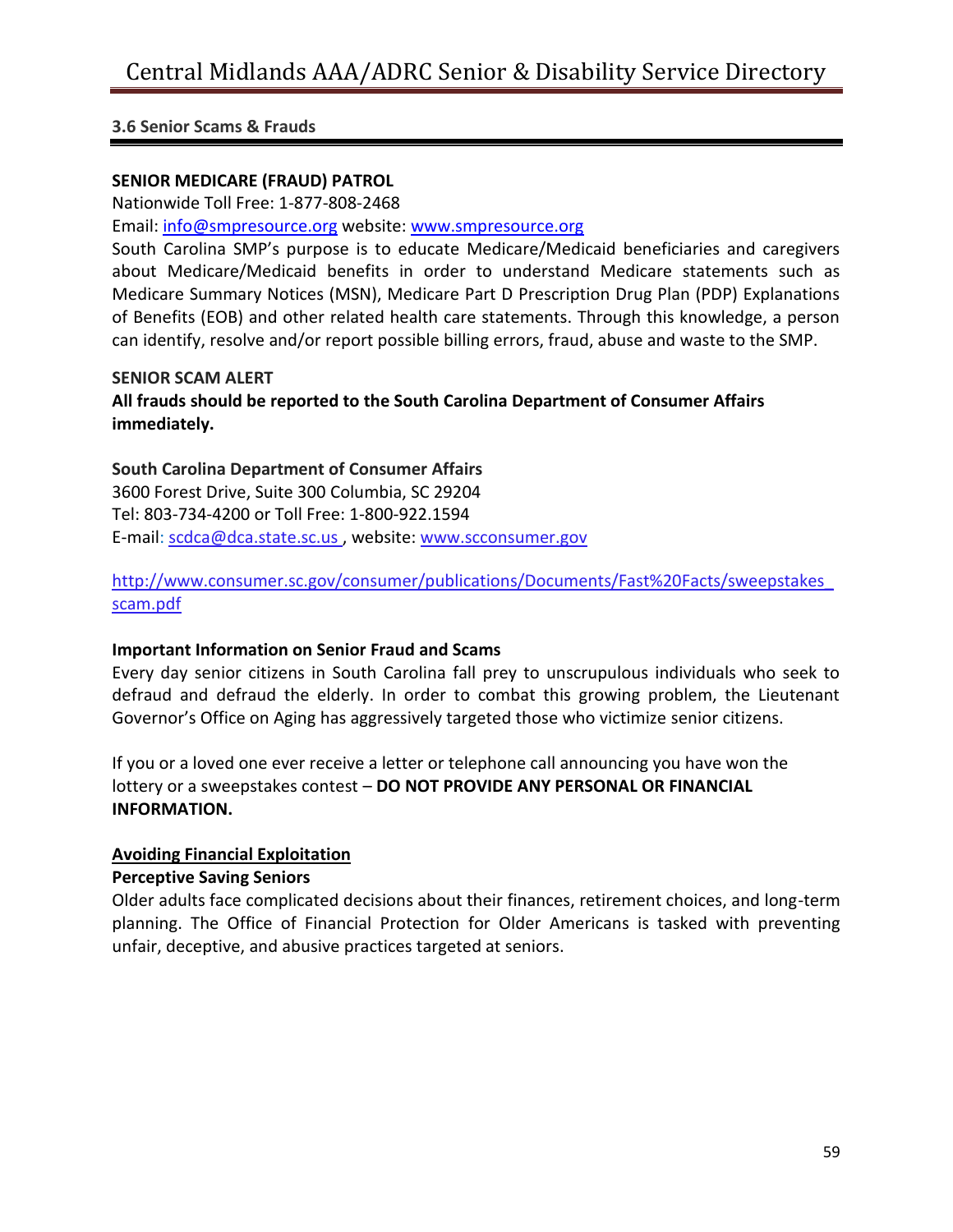## **Scams and Fraud Links**

**SC Department of Consumer Affairs** <http://www.scconsumer.gov/> **US Administration on Aging** [http://www.aoa.gov/AoARoot/AoA\\_Programs/Elder\\_Rights/EA\\_Prevention/index.aspx](http://www.aoa.gov/AoARoot/AoA_Programs/Elder_Rights/EA_Prevention/index.aspx) and/o[rh](http://www.aoa.gov/AoA_programs/Elder_Rights/Legal/index.aspx) [ttp://www.aoa.gov/AoA\\_programs/Elder\\_Rights/Legal/index.aspx](http://www.aoa.gov/AoA_programs/Elder_Rights/Legal/index.aspx) **AoA Funded Stop Senior Scams Project (Stetson University)**  <http://elder.law.stetson.edu/solicitors.php> and/or [http://elder.law.stetson.edu/helpful\\_links.php](http://elder.law.stetson.edu/helpful_links.php) **Consumer Scam Checklists** <http://elder.law.stetson.edu/checklists.php> and/or <http://elder.law.stetson.edu/consumer.php> **Senior fraud page** <http://www.fraud.org/> **National Crime Prevention** <http://www.ncpc.org/mcgruff/safer-with-mcgruff/seniors>

## **Examples of Scams Targeting Senior Citizens**

#### **Medicare Discount Card Scams**

The Medicare discount drug card is available to people enrolled in Medicare, but not everyone on Medicare is eligible. If you are in a state Medicare program that provides drug coverage, you cannot get a Medicare discount drug card.

Often scam-artists will call, email, or knock at your door to sell you this card. If they do so, it is a scam. Under the program, companies are allowed to advertise their cards by mail, TV, radio and newspapers or other print media. They, however, are not allowed to call, send emails, nor do home visits unless YOU ask them.

You can protect yourself and your loved ones from such scams by visiting the Medicare Web site, [www.medicare.gov,](http://www.medicare.gov/) to access a list of approved cards and other information or call tollfree, 800-633-4227. AARP also has helpful information at [www.aarp.org.](http://www.aarp.org/)

## **Charity Scams**

Older Americans are very generous in helping others. However, there are many people looking to exploit the senior citizens' good nature. The elderly are often asked by professional con artists to supply credit card information to help the victims of a recent natural disaster. In addition to credit card fraud, senior citizens also are asked to provide their sensitive personal financial information including bank account numbers and Social Security numbers.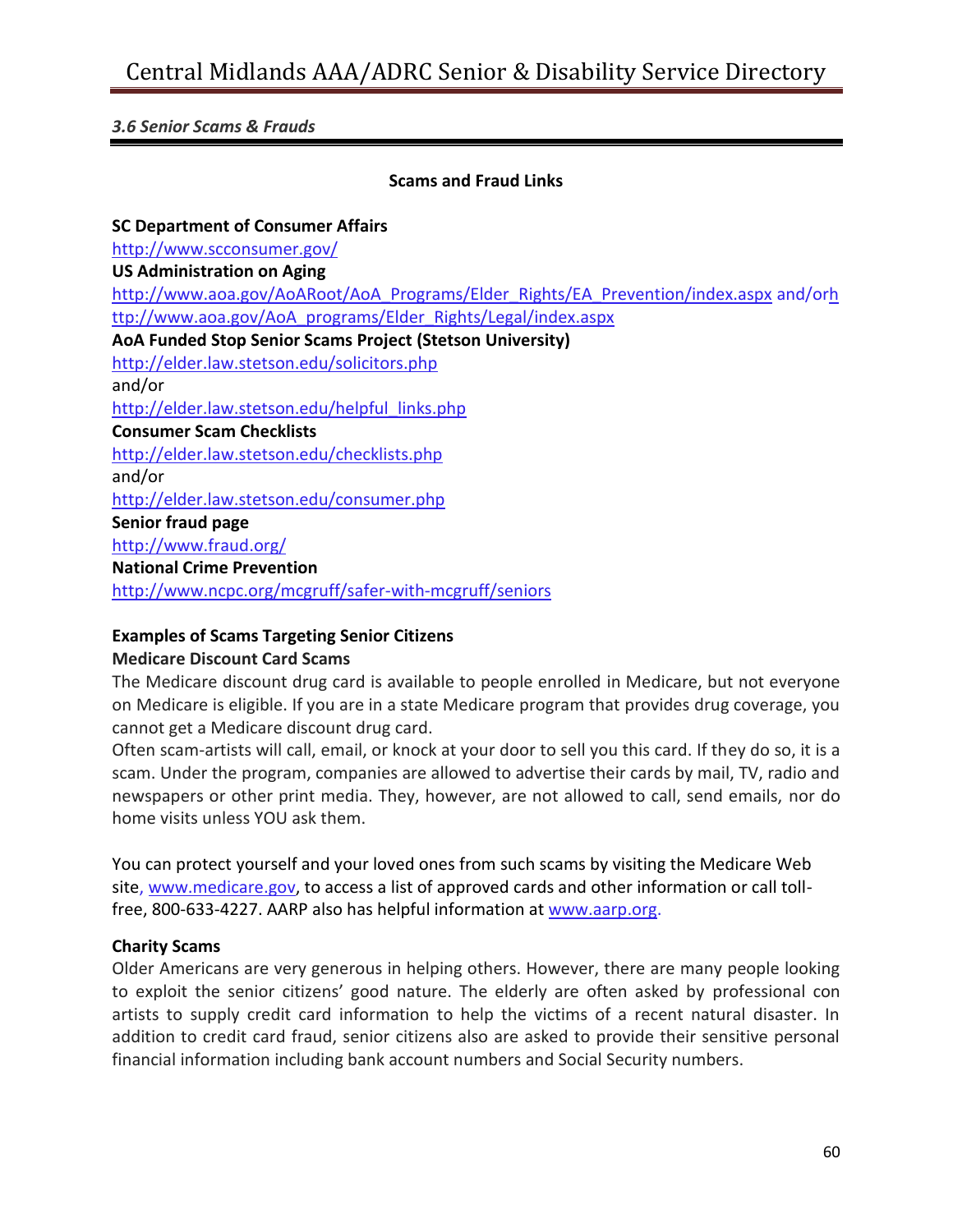#### **Prizes & Sweepstakes Scams**

Senior citizens are the "high value" targets in this scheme. Many times scam artists will ask that seniors put down an advance payment to guarantee prize "winnings." Others will ask that the senior citizen provide personal information before receiving "winnings." These should be signs to avoid the questionable businesses or persons. The bottom line is, if the offer sounds too good to be true, it probably is.

#### **Counterfeit Drug Scams**

Due to the nature of aging, seniors are again the main target for these types of scams. The biggest potential these types of senior drug scams offer is through online "pharmacies." Many of these online pharmacies will advertise cheaper, yet more effective, medications than the reputable pharmacy provides you. When the drugs arrive, they are often useless knockoffs.

#### **Funeral & Cemetery Fraud**

Unfortunately, death is a part of life and often on the minds of senior citizens. It is also on the minds of those who seek to target the senior citizens' money through scams. This may come from vendors who insist that embalming or having a casket is part of the cremation process. It is often a result of vendors selling expensive and unnecessary funeral services.

#### **Telemarketing Fraud**

According to the FBI, individuals 60 years or older are prime targets for telemarketing fraud. Predators will often offer senior citizens a "free" or "low cost" vacation as long as you "act now." If you hear such lines as the ones above, hang up. There are numerous other examples of telemarketing fraud that target the elderly.

#### **Magazine Subscription Scams**

Seniors are often the targets of magazine subscription scams. Beware of telephone calls from people who offer "free" or "special" deals on particular magazines. These magazine scam artists may offer seniors a subscription for "dollars a day" that last for multiple years without telling them the important details.

#### **Nigerian Letter or "419" Fraud**

Nigerian letter frauds target seniors due to the trusting nature of the aging population. These letters offer the "opportunity" to share some percentage of millions of dollars, which the author, usually some sort of government official, is trying to transfer to America and to you and your bank account specifically.

## **Identity Theft**

Identity theft occurs when someone assumes your identity in order to use your name or other personal information to perform a fraud or other criminal act.

Criminals can receive personal information through your wallet, trash, or from your credit cards or bank account numbers. Your Personal information is so abundant that you may not be able to prevent the theft of your identity. However, you can take steps to minimize your risk.